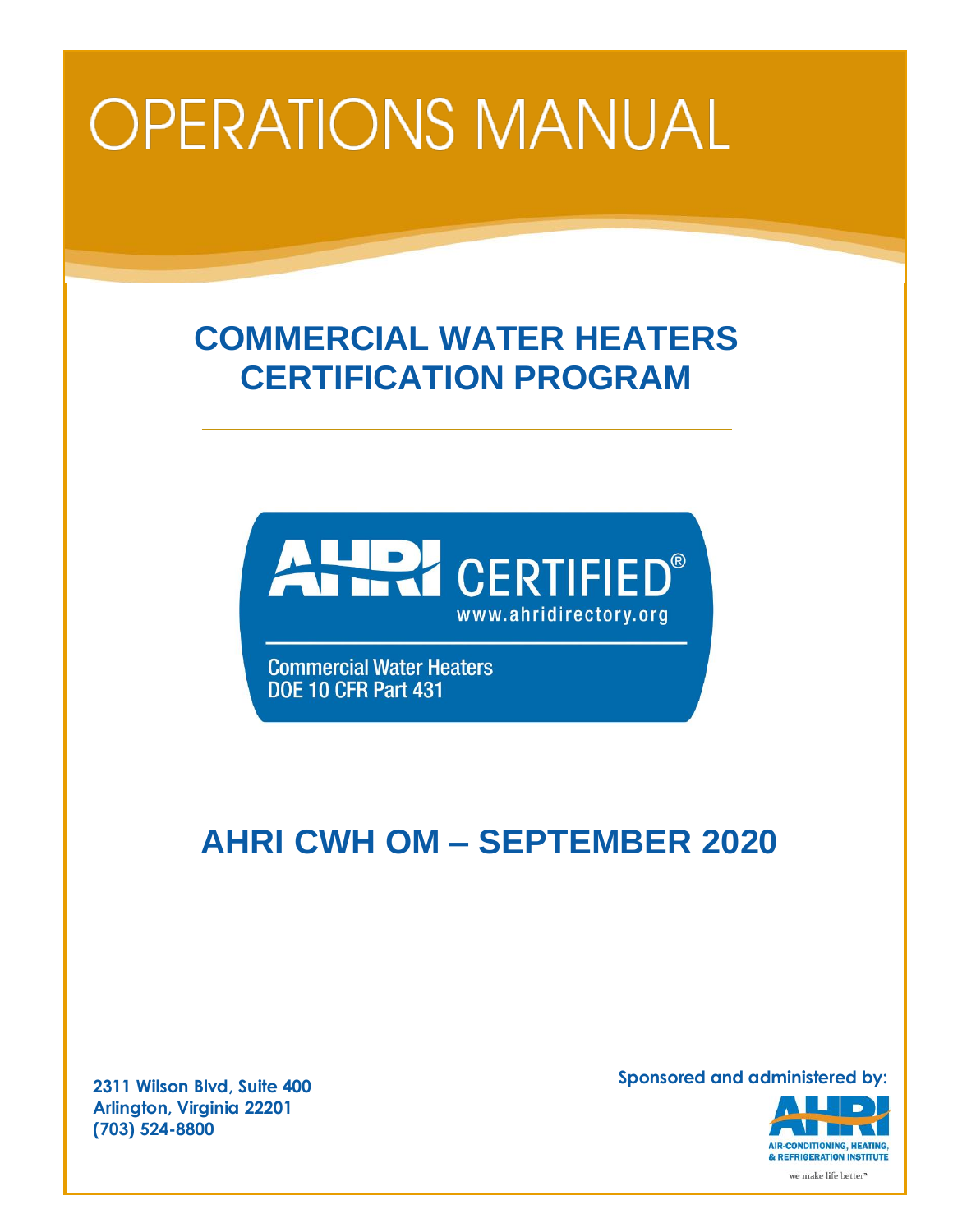# **PREFACE**

The following manual outlines the procedures and policies of the Performance Certification Program for Commercial Water Heaters (CWH) operated by the Air-Conditioning, Heating, and Refrigeration Institute (AHRI). This manual is to be used in conjunction with the AHRI General Operations Manual (GOM) for AHRI Certification Programs. Where the AHRI General Operations Manual and this product-specific manual differ, this product-specific operations manual shall prevail.

The revision of this manual supersedes all previous revisions. The current edition of this manual, as well as the AHRI General Operations Manual, can be accessed through the AHRI website, [www.ahrinet.org.](http://www.ahrinet.org/)

The CWH Certification Program by AHRI provides for independent verification of the Commercial Water Heater manufacturers' stated equipment performance. Safety criteria are not within the scope of this program.

Participation in the program is voluntary. Any manufacturer, regardless of AHRI membership, may obtain approval of Program Ratings and use of the AHRI CWH Certification Mark hereinafter referred to as the "Mark". The Mark is the Participant's public representation that the ratings of randomly selected units have been verified by an independent laboratory in accordance with test procedures prescribed by this operations manual. A Certification Agreement is executed between the manufacturer and AHRI specifying the conditions under which such Ratings and the Mark may be used. No manufacturer has the right to use Program Ratings or to state that their products have been tested in conformance with the procedures outlined in this Rating Procedure unless and until they have received written authority from AHRI to use the Mark as applied to the specific approved Program Ratings.

This Operations Manual has been prepared to assure that administration of the program is carried out in a uniform manner. It is an amplification of the Certification Agreement signed by licensees and AHRI. General information, procedural details, and copies of forms are included in this Operations Manual. Provisions of the Operations Manual may be amended as provided in the Certification Agreement.

This certification program complies with requirements of the ISO/IEC Standard 17065:2012, *General Requirements for Bodies Operating Product Certification Systems.*

Note:

This manual supersedes the Commercial Water Heater Operations Manual, June 2020.

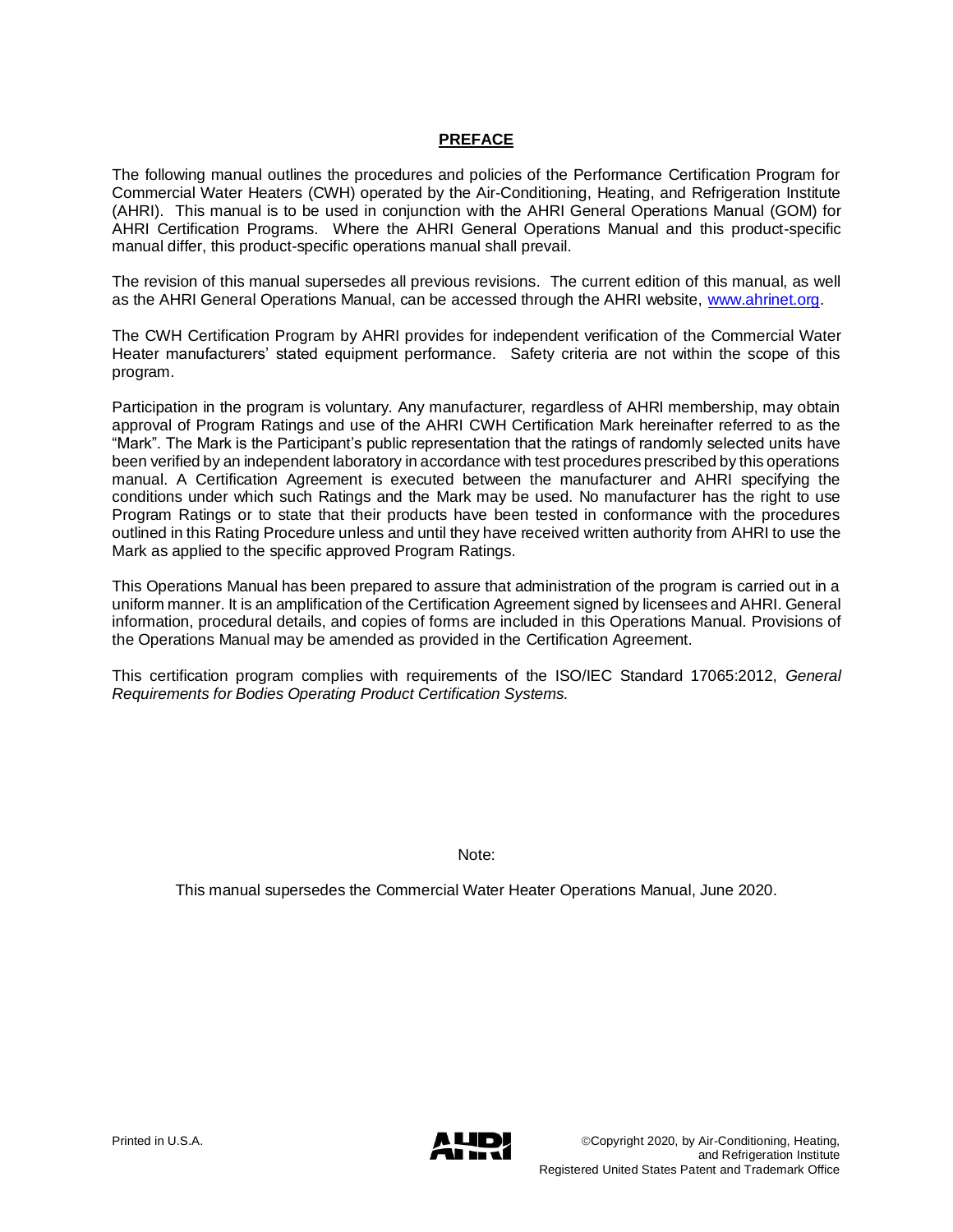# **CERTIFICATION OPERATIONS MANUAL FOR**

# **COMMERCIAL WATER HEATERS**

# **TABLE OF CONTENTS**

#### **SECTION PAGE**

| 1            | <b>Program Overview</b> |                              |              |                                                   |  |  |
|--------------|-------------------------|------------------------------|--------------|---------------------------------------------------|--|--|
|              | 1.1                     |                              |              |                                                   |  |  |
|              | 1.2                     |                              |              |                                                   |  |  |
|              |                         | 1.2.1                        |              |                                                   |  |  |
|              |                         |                              | 1.2.1.1      |                                                   |  |  |
|              |                         |                              | 1.2.1.2      |                                                   |  |  |
|              |                         |                              | 1.2.1.3      |                                                   |  |  |
|              |                         |                              | 1.2.1.4      |                                                   |  |  |
|              |                         | 1.2.2                        |              |                                                   |  |  |
|              | 1.3                     |                              |              |                                                   |  |  |
|              |                         | 1.3.1                        |              |                                                   |  |  |
|              |                         | 1.3.2                        |              |                                                   |  |  |
|              |                         |                              | 1.3.2.1      |                                                   |  |  |
|              |                         |                              | 1.3.2.2      |                                                   |  |  |
|              | 1.4                     |                              |              |                                                   |  |  |
|              | 1.5                     |                              |              |                                                   |  |  |
|              |                         | 1.5.1                        |              |                                                   |  |  |
|              |                         | 1.5.2                        |              |                                                   |  |  |
| $\mathbf{2}$ |                         | <b>Qualification Process</b> |              |                                                   |  |  |
|              | 2.1                     |                              |              |                                                   |  |  |
|              |                         | STEP 2.1.1                   |              |                                                   |  |  |
|              |                         | <b>STEP 2.1.2</b>            |              |                                                   |  |  |
|              |                         |                              | STEP 2.1.2.1 | Performance Certification Agreement for Original  |  |  |
|              |                         |                              |              | Equipment Manufacturer (OEM Agreement)2           |  |  |
|              |                         |                              | STEP 2.1.2.2 | Participation and Licensing Fee Invoice 2         |  |  |
|              |                         | <b>STEP 2.1.3</b>            |              |                                                   |  |  |
|              |                         |                              | STEP 2.1.3.1 |                                                   |  |  |
|              |                         |                              |              | STEP 2.1.3.1.1 Commercial Water Heaters and       |  |  |
|              |                         |                              |              | Hot Water Supply Boilers ≤130                     |  |  |
|              |                         |                              |              | gallons and ≤500,000 Btu/h3                       |  |  |
|              |                         |                              |              | STEP 2.1.3.1.2 Commercial Water Heaters and       |  |  |
|              |                         |                              |              | Hot Water Supply Boilers >130                     |  |  |
|              |                         |                              |              | gallons or >500,000 Btu/h 3                       |  |  |
|              |                         |                              | STEP 2.1.3.2 | Acquisition of Qualification Test                 |  |  |
|              |                         |                              |              |                                                   |  |  |
|              |                         |                              |              | STEP 2.1.3.2.1 Commercial Water Heaters and       |  |  |
|              |                         |                              |              | Hot Water Supply Boilers ≤130                     |  |  |
|              |                         |                              |              | gallons and ≤500,000 Btu/h3                       |  |  |
|              |                         |                              |              | STEP 2.1.3.2.2 Commercial Water Heaters and       |  |  |
|              |                         |                              |              | Hot Water Supply Boilers >130                     |  |  |
|              |                         |                              |              | gallons or >500,000 Btu/h 3                       |  |  |
|              |                         |                              | STEP 2.1.3.3 | Witness Test Facility Approval and Sample         |  |  |
|              |                         |                              |              | Selection (for Commercial Water Heaters >130      |  |  |
|              |                         |                              |              | gallons or >500,000 Btu/h and Hot Water Supply    |  |  |
|              |                         |                              |              |                                                   |  |  |
|              |                         | STEP 2.1.4                   |              |                                                   |  |  |
|              |                         |                              | STEP 2.1.4.1 | Successful Completion of All Qualification Tests4 |  |  |
|              |                         |                              | STEP 2.1.4.2 |                                                   |  |  |
|              |                         |                              | STEP 2.1.4.3 | Second Sample Qualification Test Failure 4        |  |  |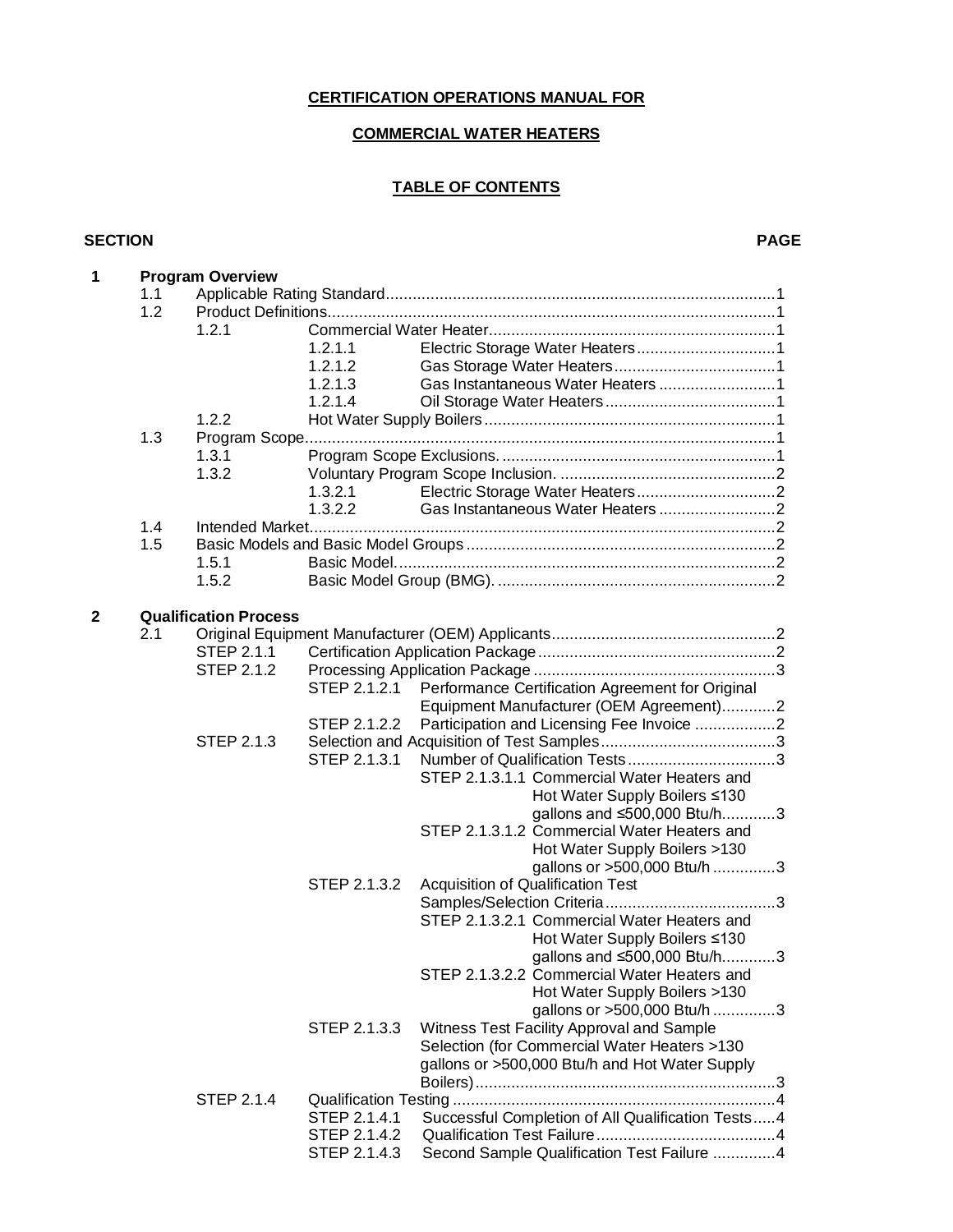|   |      | <b>STEP 2.1.5</b>                      |              |                                                                                          |  |
|---|------|----------------------------------------|--------------|------------------------------------------------------------------------------------------|--|
|   | 2.2  |                                        |              |                                                                                          |  |
|   |      | <b>STEP 2.2.1</b>                      |              |                                                                                          |  |
|   |      | <b>STEP 2.2.2</b>                      |              |                                                                                          |  |
|   |      |                                        | STEP 2.2.2.1 | Performance Certification Agreement for Private                                          |  |
|   |      |                                        |              | Brand Manufacturer (PBM Agreement) 4                                                     |  |
|   |      |                                        | STEP 2.2.2.2 | OEM Agreement on behalf of the PBM Applicant  4                                          |  |
|   |      |                                        | STEP 2.2.2.3 |                                                                                          |  |
|   |      | STEP 2.2.3                             |              |                                                                                          |  |
| 3 |      | <b>Equipment Selection and Testing</b> |              |                                                                                          |  |
|   | 3.1  |                                        |              |                                                                                          |  |
|   |      | 3.1.1                                  |              | Testing Models Required for Commercial Water Heaters and                                 |  |
|   |      |                                        |              | Hot Water Supply Boilers ≤130 gallons and ≤500,000 Btu/h 5                               |  |
|   |      | 3.1.2                                  |              | <b>Testing Models Required for Commercial Water Heaters</b>                              |  |
|   |      |                                        |              | and Hot Water Supply Boilers >130 gallons or >500,000 Btu/h4                             |  |
|   | 3.2  |                                        |              |                                                                                          |  |
|   |      | 3.2.1                                  |              | Commercial Water Heaters ≤130 gallons and ≤500,000 Btu/h 4                               |  |
|   |      | 3.2.2                                  |              | Commercial Water Heaters >130 gallons or >500,000 Btu/h and                              |  |
|   |      |                                        |              |                                                                                          |  |
|   | 3.3  |                                        |              |                                                                                          |  |
|   |      | 3.3.1                                  |              |                                                                                          |  |
|   |      |                                        | 3.3.1.1      |                                                                                          |  |
|   |      | 3.3.2                                  |              |                                                                                          |  |
|   |      |                                        | 3.3.2.1      |                                                                                          |  |
|   |      |                                        | 3.3.2.2      | Final Approval of Witness Test Facility5                                                 |  |
|   |      | 3.3.3                                  |              |                                                                                          |  |
|   |      | 3.3.4                                  |              |                                                                                          |  |
|   |      | 3.3.5                                  | 3.3.5.1      |                                                                                          |  |
|   |      |                                        |              | Advance Set-Up of Sample in the                                                          |  |
|   |      |                                        | 3.3.5.2      |                                                                                          |  |
|   |      |                                        | 3.3.5.3      |                                                                                          |  |
|   | 3.4  |                                        |              |                                                                                          |  |
|   | 3.5  |                                        |              |                                                                                          |  |
|   | 3.6  |                                        |              |                                                                                          |  |
|   |      | 3.6.1                                  |              | For Commercial Water Heaters and                                                         |  |
|   |      |                                        |              | Hot Water Supply Boilers ≤130 gallons and ≤500,000 Btu/h 6                               |  |
|   |      | 3.6.2                                  |              | For Commercial Water Heaters and                                                         |  |
|   |      |                                        |              | Hot Water Supply Boilers >130 gallons or >500,000 Btu/h6                                 |  |
|   | 3.7  |                                        |              |                                                                                          |  |
|   | 3.8  |                                        |              |                                                                                          |  |
|   | 3.9  |                                        |              |                                                                                          |  |
|   |      | 3.9.1                                  |              |                                                                                          |  |
|   | 3.10 |                                        |              |                                                                                          |  |
|   |      | 3.10.1                                 |              |                                                                                          |  |
|   |      |                                        | 3.10.1.1     | Commercial Water Heaters and Hot Water Supply                                            |  |
|   |      |                                        |              | Boilers ≤130 gallons and ≤500,000 Btu/h 7                                                |  |
|   |      |                                        | 3.10.1.2     | Commercial Water Heaters and Hot Water Supply<br>Boilers >130 gallons or >500,000 Btu/h8 |  |
|   |      | 3.10.2                                 |              |                                                                                          |  |
|   |      |                                        | 3.10.2.1     | Commercial Water Heaters and Hot Water Supply                                            |  |
|   |      |                                        |              | Boilers ≤130 gallons and ≤500,000 Btu/h 8                                                |  |
|   |      |                                        | 3.10.2.2     | Commercial Water Heaters and Hot Water Supply                                            |  |
|   |      |                                        |              | Boilers >130 gallons or >500,000 Btu/h8                                                  |  |
|   | 3.11 |                                        |              |                                                                                          |  |
|   |      | 3.11.1                                 |              |                                                                                          |  |
|   | 3.12 |                                        |              |                                                                                          |  |
|   |      | 3.12.1                                 |              |                                                                                          |  |
|   | 3.13 |                                        |              |                                                                                          |  |
|   |      |                                        |              |                                                                                          |  |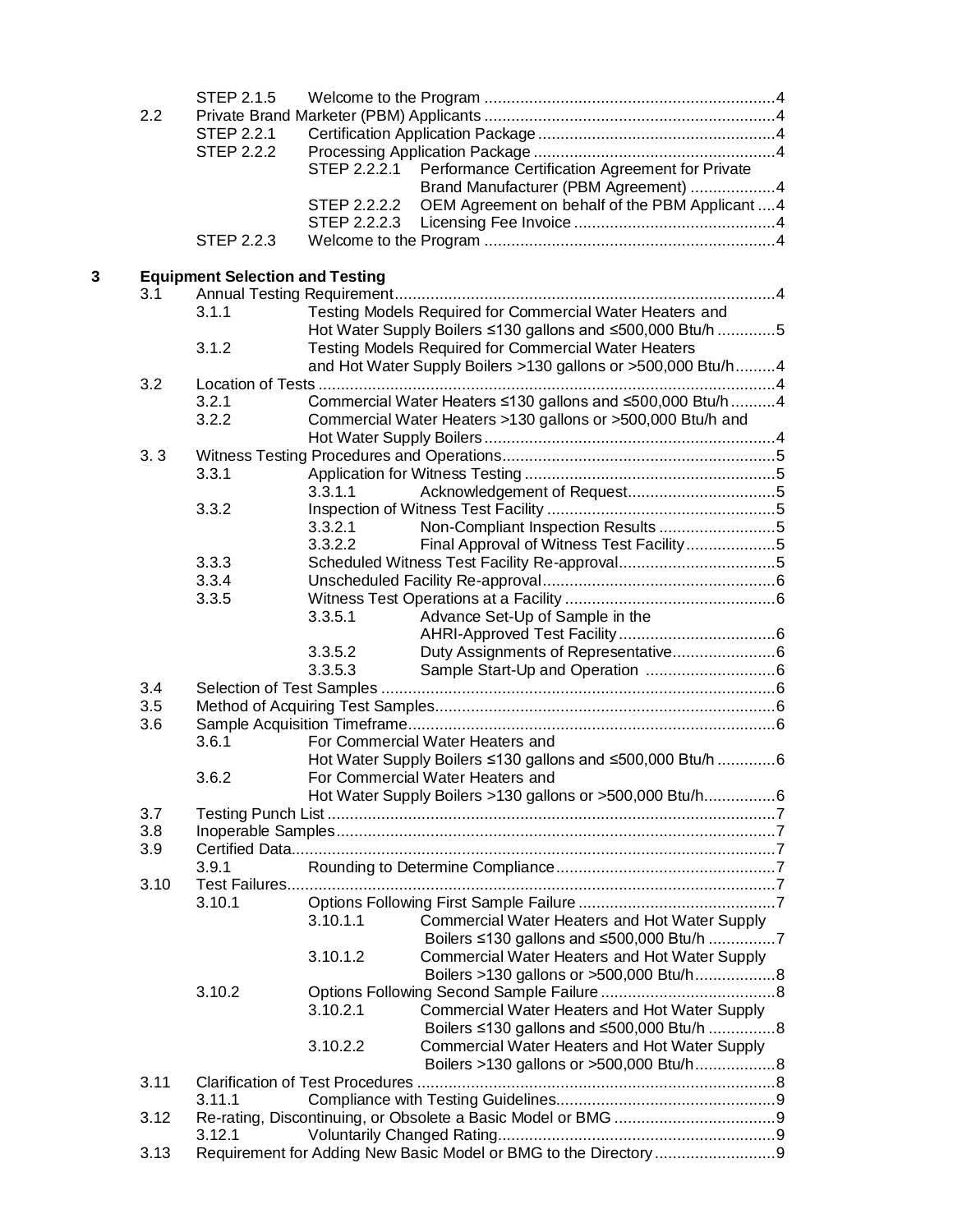| $\overline{\mathbf{4}}$ |                                                                              |  |
|-------------------------|------------------------------------------------------------------------------|--|
| $5\phantom{.0}$         | <b>AHRI Directory of Certified Product Performance</b><br>5.1                |  |
| 6                       |                                                                              |  |
| $\overline{7}$          |                                                                              |  |
| 8                       |                                                                              |  |
| 9                       | Proper Use of the AHRI Certification Mark and Claims to Certification<br>9.1 |  |

# **Appendices**

| Appendix A                | Guideline for Testing Electric, Gas and Oil-Fired Commercial Water Heaters13 |  |
|---------------------------|------------------------------------------------------------------------------|--|
| <b>Tables</b><br>Table A1 |                                                                              |  |
| Table A2                  |                                                                              |  |
| <b>Figures</b>            |                                                                              |  |
| Figure A1                 |                                                                              |  |
| Figure A2                 |                                                                              |  |
| Figure A3                 |                                                                              |  |
| Figure A4                 |                                                                              |  |
|                           |                                                                              |  |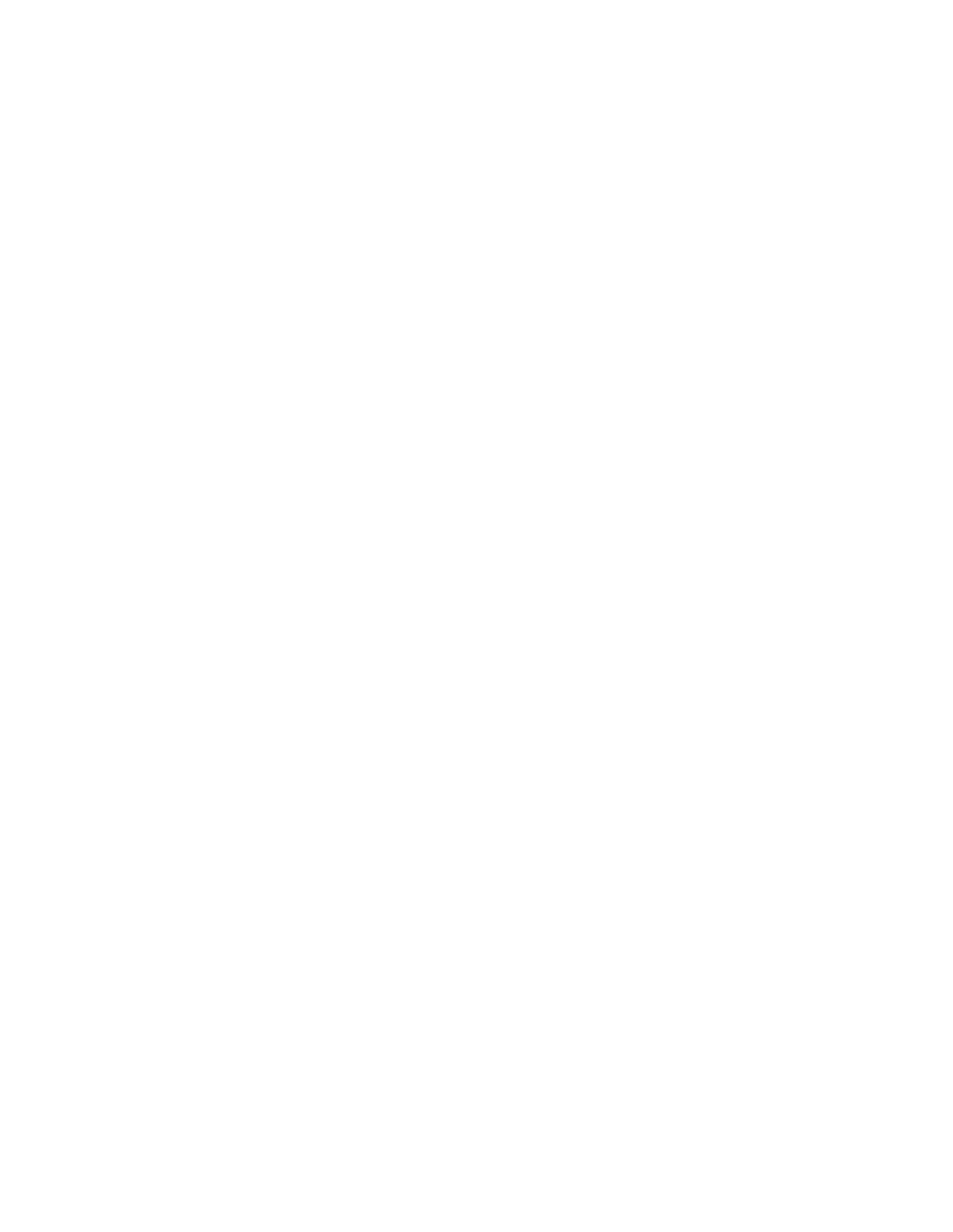# **1. Program Overview**

1.1 *Applicable Rating Standard*. It is mandatory for program Participants to comply with Department of Energy (DOE) test procedures for Commercial Water Heaters as published in the latest edition of the Code of Federal Regulations, 10 CFR Part 431 Subpart G (Standard), including Appendices A, B, and C. A copy of the CFR is available for download from the U.S. Government Printing Office website, GPO Access, at [http://www.gpo.gov/fdsys/.](http://www.gpo.gov/fdsys/)

1.2 *Product Definitions.* All terms in this document shall follow the AHRI General Operations Manual and the Standard definitions unless otherwise defined in this section.

1.2.1 *Commercial Water Heater*. A closed vessel, in which water is heated by the combustion of fuels, electricity and is withdrawn for use external to the vessel, including the apparatus by which heat is generated and all controls and devices necessary to prevent water temperatures from exceeding 210ºF [98.8ºC].

> 1.2.1.1 *Electric Storage Water Heaters*. Electric Storage Water Heaters with energy input ratings greater than 12 kilowatts and less than 4,000 Btu/h per gallon of stored water.

> 1.2.1.2 *Gas Storage Water Heaters*. Gas-fired storage water heaters with a rated input both greater than 75,000 Btu/h and less than 4,000 Btu/h per gallon of stored water.

> 1.2.1.3 *Gas Instantaneous Water Heaters*. Gas-fired instantaneous water heaters with a rated input both greater than 200,000 Btu/h and not less than 4,000 Btu/h per gallon of stored water.

> 1.2.1.4 *Oil Storage Water Heaters*. Oil Storage Water Heaters with energy input greater than 105,000 Btu/h.

1.2.2 *Hot Water Supply Boilers*. A commercial boiler that has an input from 300,000 Btu/hr up to 12,500,000 Btu/hr of at least 4,000 Btu/hr per gallon of stored water and having temperature and pressure controls necessary for heating potable water for purposes other than space heating and/or having intended uses which include heating potable water for purposes other than space heating. Such boiler shall conform to the safety and material requirements of the current ASME Boiler and Pressure Vessel Code, Section IV: Rules for Construction of Heating Boilers or ASME Boiler and Pressure Vessel Code, Section I: Rules for Construction of Power Boilers, or have an approved ASME code case.

1.3 *Program Scope*. This program applies to Production Models of Commercial Water Heaters and Hot Water Supply Boilers, as defined in Section 1.2, which have energy input ratings and capacities within the Standard.

#### 1.3.1 *Program Scope Exclusions*.

- *Residential-duty Commercial Water Heater*. Any gas-fired storage, oil-fired storage, or electric instantaneous commercial water heater that meets the following conditions:
	- o For models requiring electricity, uses single-phase external power supply;
	- $\circ$  Is not designed to provide outlet hot water at temperatures greater than 180°F; and
	- o Is not one of the following:
		- **Eas-fired Storage: Gas-fired Storage Water Heaters with a rated input greater than** 105 kBtu/h or a rated storage volume greater than 120 gallons.
		- *Oil-fired Storage:* Oil-fired Storage Water Heaters with a rated input greater than 140 kBtu/h or a rated storage volume greater than 120 gallons.
		- *Electric Instantaneous:* Electric Instantaneous Water Heaters with a rated input greater than 58.6 kW or a rated storage volume greater than 2 gallons.
- Custom Water Heaters not listed in a printed or electronic catalog or advertising literature.
- Commercial Water Heaters designed for pressures above 160 psig, unless they are ASME "S" or "U" stamped in accordance with the ANSI/ASME Boiler and Pressure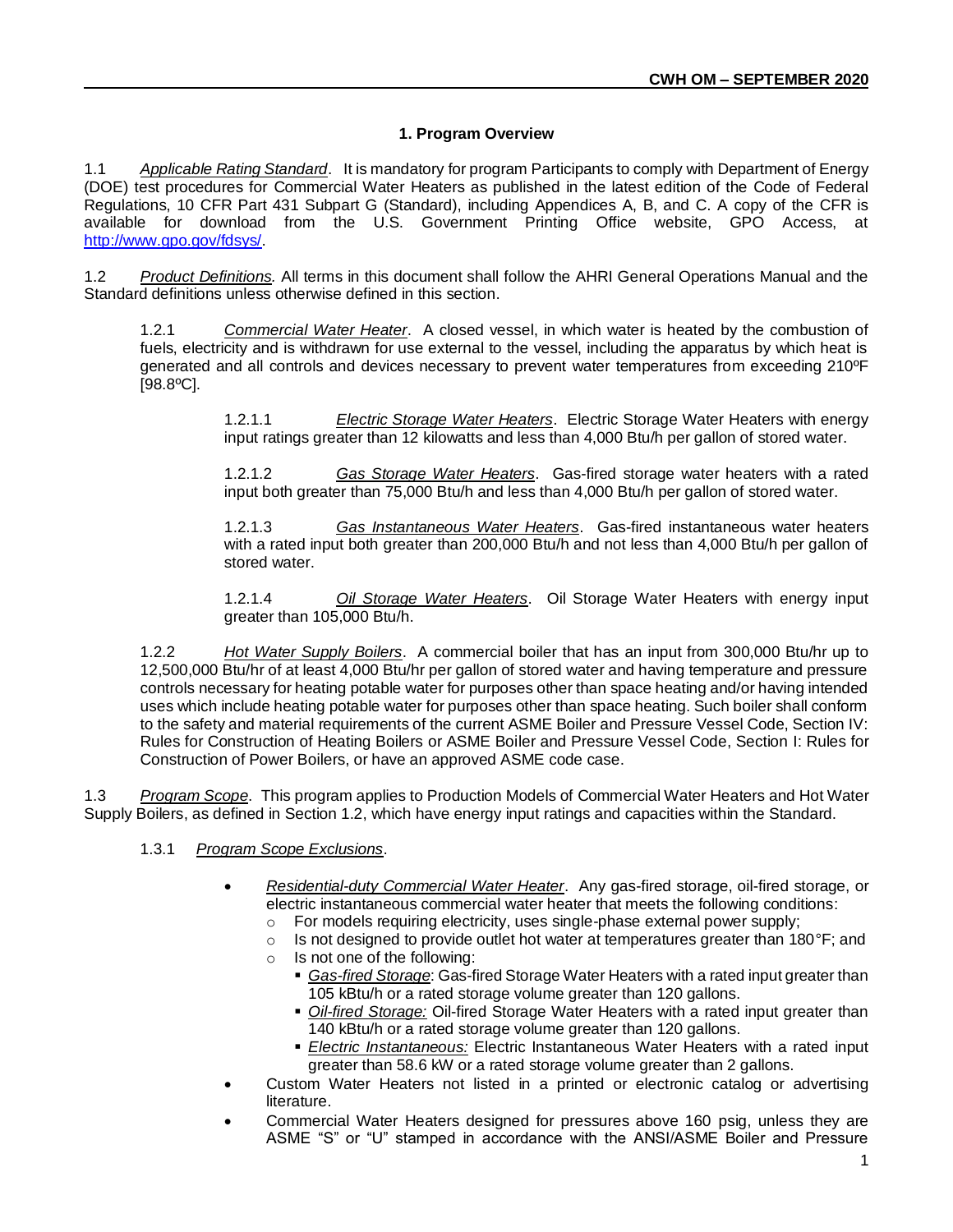Vessel Code, Section 1 or Section 8 or CSA B51, Boiler, Pressure Vessel and Pressure Piping Code.

• Commercial Water Heaters and Hot Water Supply Boilers over 500,000 Btu/h or over 130 gallons storage may be excluded from the program, at the Participant's option. If the excluded Water Heaters/Hot Water Supply Boilers appear on the same printed or electronic catalog and advertising literature as this certification programs included Commercial Water Heaters the literature shall clearly distinguish between certified and noncertified ratings.

#### 1.3.2 *Voluntary Program Scope Inclusions*.

- 1.3.2.1 *Electric Storage Water Heaters.* Models elected to use the Department of Energy (DOE) Enforcement Policy for Certain Consumer Water Heaters effective October 1, 2019 and ending December 31, 2021 must be included in the Commercial Water Heater program and those models must be excluded from the Residential Water Heater program with the exception of the following:
	- Models greater than 55 gallons that elect to comply with the UEF performance levels shown in this DOE Enforcement Policy must be excluded from the Commercial Water Heater program and must be included in the Residential Water Heater Program.
- 1.3.2.2 *Gas Instantaneous Water Heaters.* Models elected to use the Department of Energy (DOE) Enforcement Policy for Circulating Water Heaters effective September 5, 2019 and ending December 31, 2021 must be included in the Commercial Water Heater program and those models must be excluded from Residential Water Heater program.

1.4 *Intended Market*. The Intended Market for this certification program includes all products defined in Section 1.3 that are sold for use in the U.S. (including U.S. Territories) and Canada.

1.5 *Basic Models and Basic Model Groups*. A Participant's listings shall be grouped by Basic Model for Commercial Water Heaters and Hot Water Supply Boilers with storage capacities of 130 gallons or smaller, and 500,000 Btu/h or smaller. A Participant's listings shall be grouped by Basic Model Group for Commercial Water Heaters and Hot Water Supply Boilers with storage capacities larger than 130 gallons or larger than 500,000 Btu/h.

1.5.1 *Basic Model*. Models grouped by product families such that they do not have differing electrical, physical or functional characteristics that affect energy consumption.

1.5.2 *Basic Model Group (BMG)*. Models grouped by product families such that they have a regular range of sizes of a similar type, design and construction, and have a common designation as catalogued.

#### **2. Qualification Process**

2.1 *Original Equipment Manufacturer (OEM) Applicants*. With the additions noted below, the OEM qualification process shall proceed according to the AHRI General Operations Manual, Section 4.

STEP 2.1.1 *Certification Application Package*. In addition to the Application for AHRI Certification and Annual Sales Volume Form noted in the AHRI General Operations Manual, Section 4, STEP 4.1, Applicants shall submit following documentation to AHRI:

Two test reports for each Basic Model or at least one test report for the largest and smallest models in each BMG with straight line interpolation of intermediate models (if not tested). The claimed Thermal Efficiency and/or Standby Loss shall meet the requirements of Section 3.9 and shall be supported by the test results provided in accordance with 10 CFR § 429.44 (1).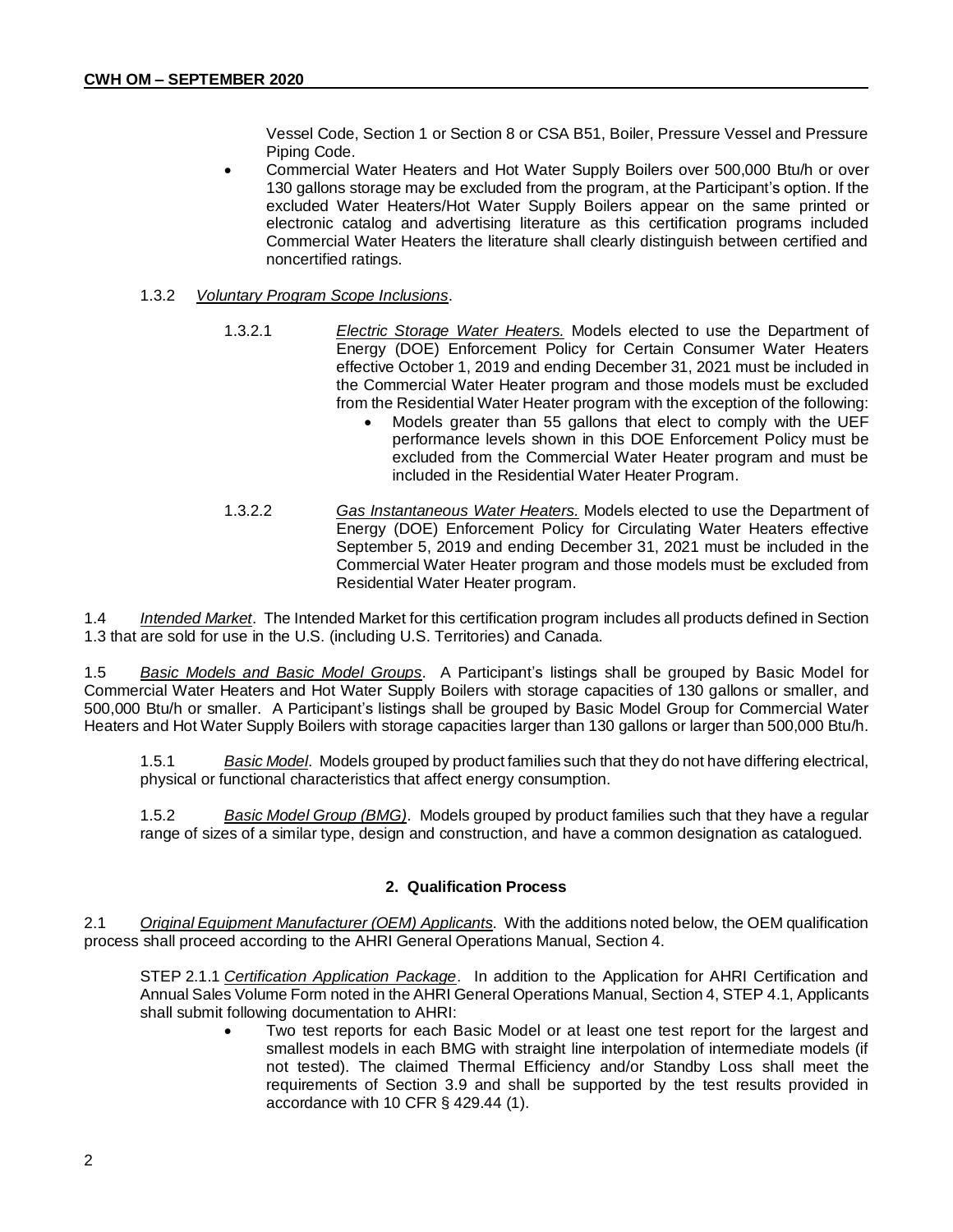- If the Applicant chooses to conduct witness testing at its AHRI Approved Test Stand within a Facility (Facility), all required forms per Section 3.3.1 of this manual for Witness Testing Facility Approval shall also be submitted;
- An Applicant requesting AHRI to submit data to CEC shall submit third-party authorization, compliance forms and other necessary information.

Electronic forms shall be obtained from AHRI (available on [www.ahrinet.org](http://www.ahrinet.org/) under the Product-Specific Certification Program).

#### STEP 2.1.2 *Processing Application Package.*

STEP 2.1.2.1 *Performance Certification Agreement for Original Equipment Manufacturer (OEM Agreement)*. No further action required beyond that listed in Section 4, STEP 4.2 of the AHRI General Operations Manual.

STEP 2.1.2.2 *Participation and Licensing Fee Invoice*. Payment of the Participation and Licensing Fee is due within 30 calendar days of the invoice issue date. Testing shall not be conducted until the invoice is paid in full. No further action required beyond that listed in Section 4, STEP 4.2 of the AHRI General Operations Manual.

#### STEP 2.1.3 *Selection and Acquisition of Test Samples.*

STEP 2.1.3.1 *Number of Qualification Tests*. Each Applicant shall test a minimum of one (1) Commercial Water Heater.

> STEP 2.1.3.1.1 *Commercial Water Heaters and Hot Water Supply Boilers ≤130 gallons and ≤500,000 Btu/h*. Thirty percent (30%) of an Applicant's Basic Models shall be tested. Fractional models should be rounded to the nearest whole number using traditional rounding methods.

> STEP 2.1.3.1.2 *Commercial Water Heaters and Hot Water Supply Boilers >130 gallons or >500,000 Btu/h*. Twenty percent (20%) of an Applicant's Basic Model Groups shall be tested. Fractional models should be rounded to the nearest whole number using traditional rounding methods

STEP 2.1.3.2 *Acquisition of Qualification Test Samples/Selection Criteria*.

STEP 2.1.3.2.1 *Commercial Water Heaters and Hot Water Supply Boilers ≤130 gallons and ≤500,000 Btu/h*. Within 60 calendar days of a request from AHRI, the Applicant shall have samples available for selection. Samples shall be acquired in accordance with Section 3 of this manual. The Applicant must supply the testing punch list in accordance with Section 3.7.

STEP 2.1.3.2.2 *Commercial Water Heaters and Hot Water Supply Boilers >130 gallons or >500,000 Btu/h*. Within 60 calendar days of a request from AHRI, the Applicant shall have samples available for selection. The testing shall be conducted at the Laboratory or Facility. If the testing is conducted at the Laboratory, the Applicant must supply the testing punch list in accordance with Section 3.7.

STEP 2.1.3.3 *Witness Test Facility Approval and Sample Selection (for Commercial Water Heaters >130 gallons or >500,000 Btu/h and Hot Water Supply Boilers).* If the Applicant has applied to conduct witness testing at its facility, the Independent Third-Party Laboratory contracted by AHRI (Laboratory) shall contact the Applicant to schedule a preliminary witness test facility inspection. Upon final approval of the Applicant's witness test facility and the approval of the Applicant's Selection Rating Software and/or paper catalogs, the Laboratory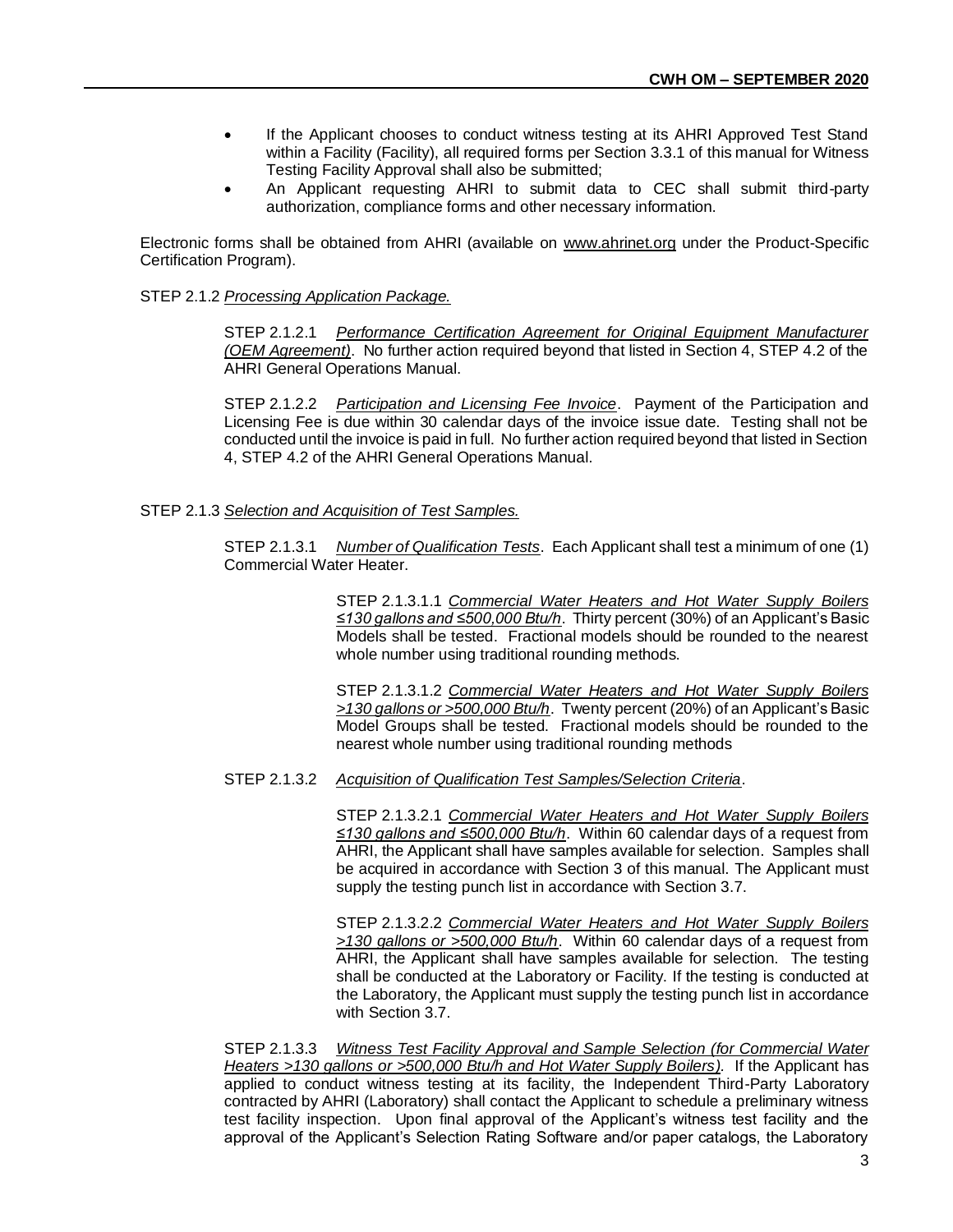shall contact the Applicant to schedule initial qualification testing. Section 3 further explains the requirements and procedures for applying for and conducting witness testing.

Qualification testing may be scheduled simultaneously with witness test facility inspection; however, should the witness test facility fail inspection the testing shall be delayed until the witness test facility is brought into compliance.

STEP 2.1.4 *Qualification Testing*. AHRI shall supply the Independent Third-party Laboratory Contracted by AHRI (Laboratory) with the Applicant's published ratings. The Laboratory shall conduct the testing of the samples in accordance with the Standard, against the published ratings.

> STEP 2.1.4.1 *Successful Completion of All Qualification Tests.* If all qualification tests pass according to Section 3.8, proceed to STEP 2.1.5.

> STEP 2.1.4.2 *Qualification Test Failure*. Refer to Section 4, STEP 4.4.2 of the AHRI GOM for details regarding the first sample qualification failure options.

> STEP 2.1.4.3 *Second Sample Qualification Test Failure*. Refer to Section 4, STEP 4.4.3 of the AHRI GOM for details regarding the second sample qualification failure options.

STEP 2.1.5 *Welcome to the Program*. No further action required beyond that listed in Section 4, STEP 4.5 of the AHRI General Operations Manual.

2.2 *Private Brand Marketer* (*PBM) Applicants*. With the additions noted below, the PBM qualification process shall proceed according to the AHRI General Operations Manual, Section 5.

PBM Applicants are not required to undergo qualification testing. PBM product certification is contingent upon the certification of the associated OEM product.

STEP 2.2.1 *Certification Application Package*. In addition to the Application for AHRI Certification Form noted in the AHRI General Operations Manual, Section 4, STEP 1, Applicants shall submit the following documentation to AHRI: Certified product data sheets noting PBM/OEM equipment match-up. An Applicant requesting AHRI to submit data to CEC shall submit third-party authorization, compliance forms and other necessary information.

STEP 2.2.2 *Processing Application Package*.

STEP 2.2.2.1 *Performance Certification Agreement for Private Brand Marketer (PBM Agreement)*. No further action required beyond that listed in Section 5, STEP 5.2.1 of the AHRI General Operations Manual.

STEP 2.2.2.2 *OEM Agreement on behalf of the PBM Applicant*. No further action required beyond that listed in Section 5, STEP 5.2.2 of the AHRI General Operations Manual.

STEP 2.2.2.3 *Licensing Fee Invoice*. Payment of the Licensing Fee is due within 30 calendar days of the invoice issue date.

STEP 2.2.3 *Welcome to the Program*. No further action required beyond that listed in Section 5, STEP 5.3 of the AHRI General Operations Manual.

#### **3. Equipment Selection and Testing**

3.1 *Annual Testing Requirement.* Each program Participant shall test a minimum of one (1) Commercial Water Heater per year.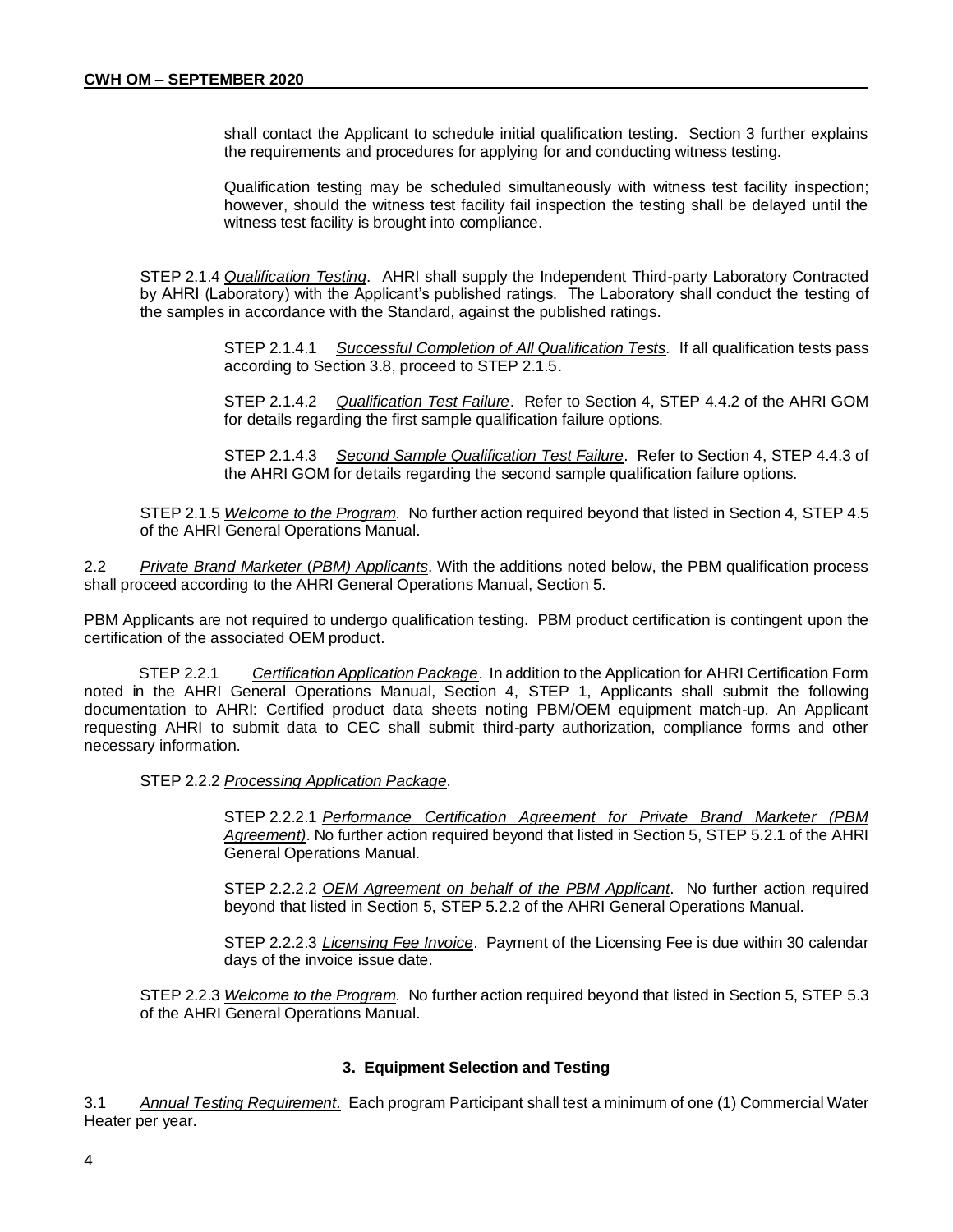3.1.1 *Testing Models Required for Commercial Water Heaters and Hot Water Supply Boilers ≤130 gallons and ≤500,000 Btu/h*. Thirty percent (30%) of a Participant's Basic Models shall be tested per year. Fractional models should be rounded to the nearest whole number using traditional rounding methods.

3.1.2 *Testing Models Required for Commercial Water Heaters and Hot Water Supply Boilers >130 gallons or >500,000 Btu/h*. Twenty percent (20%) of a Participant's Basic Model Groups shall be tested per year. Fractional models should be rounded to the nearest whole number using traditional rounding methods.

# 3.2 *Location of Tests*.

3.2.1 *Commercial Water Heaters ≤130 gallons and ≤500,000 Btu/h*. Testing shall be performed at the Laboratory and the sample shall be installed in the test facility in accordance with the Participant's published installation instructions in printed or electronic format.

3.2.2 *Commercial Water Heaters >130 gallons or >500,000 Btu/h and Hot Water Supply Boilers*. Testing shall be performed at the Laboratory or at the Facility and the sample shall be installed in the test facility in accordance with the Participant's published installation instructions in printed or electronic format. The Facility shall be approved by AHRI prior to any test being conducted. Testing shall continue to be conducted at the Participant's Facility, contingent upon it remaining AHRI-approved, or until the Participant notifies AHRI, in writing, of its desire to change facilities. All tests, regardless of location, shall be conducted or witnessed by the Laboratory's Representative (Representative).

3.3 *Witness Testing Procedures and Operations*. The AHRI CWH Certification Program allows witness testing for Commercial Water Heaters >130 gallons or >500,000 Btu/h and for Hot Water Supply Boilers where Participant personnel, witnessed by the Representative, conducts testing at a Facility on the Participant's premises. Witness testing requirements are covered in the AHRI General Operations Manual, Section 9.9 and as specified below.

- 3.3.1 *Application for Witness Testing*. A Participant shall submit all of the following to AHRI:
	- Form CWH-WT1, Application for Witness Testing;
	- Form CWH-WT2, Personnel Experience Questionnaire;
	- Form CWH-WT3, Facility and Equipment Questionnaire;
	- A complete list of all instruments and equipment being used to perform certification testing in accordance with the Standard and a copy of each calibration report showing date of last calibration.

Electronic copies of these forms are available from AHRI.

3.3.2 *Inspection of Witness Test Facility*. Following preliminary witness test facility approval based on submitted data, the Representative shall inspect the Participant's witness test facility to verify compliance to the data submitted and to the certification program. Testing may be scheduled simultaneously with the witness test facility inspection; however, should the facility fail inspection, the testing shall be delayed until the witness facility is brought to compliance.

> 3.3.2.1 *Non-Compliant Inspection Results*. If the results of the inspection indicate that a Facility is non-compliant with the certification program, all discrepancies shall be resolved and resubmitted to the AHRI, before approval may be granted to proceed with certified rating tests.

> 3.3.2.2 *Final Approval of Witness Test Facility*. Upon acceptable results of the inspection, AHRI shall notify the Participant of final Facility acceptance and approval to proceed with witness tests. AHRI shall provide the Participant with a certificate of approval.

3.3.3 *Scheduled Witness Test Facility Re-approval*. The Participant's Facility shall remain approved for no more than two (2) years. At this time, re-approval shall be required, including submittal of the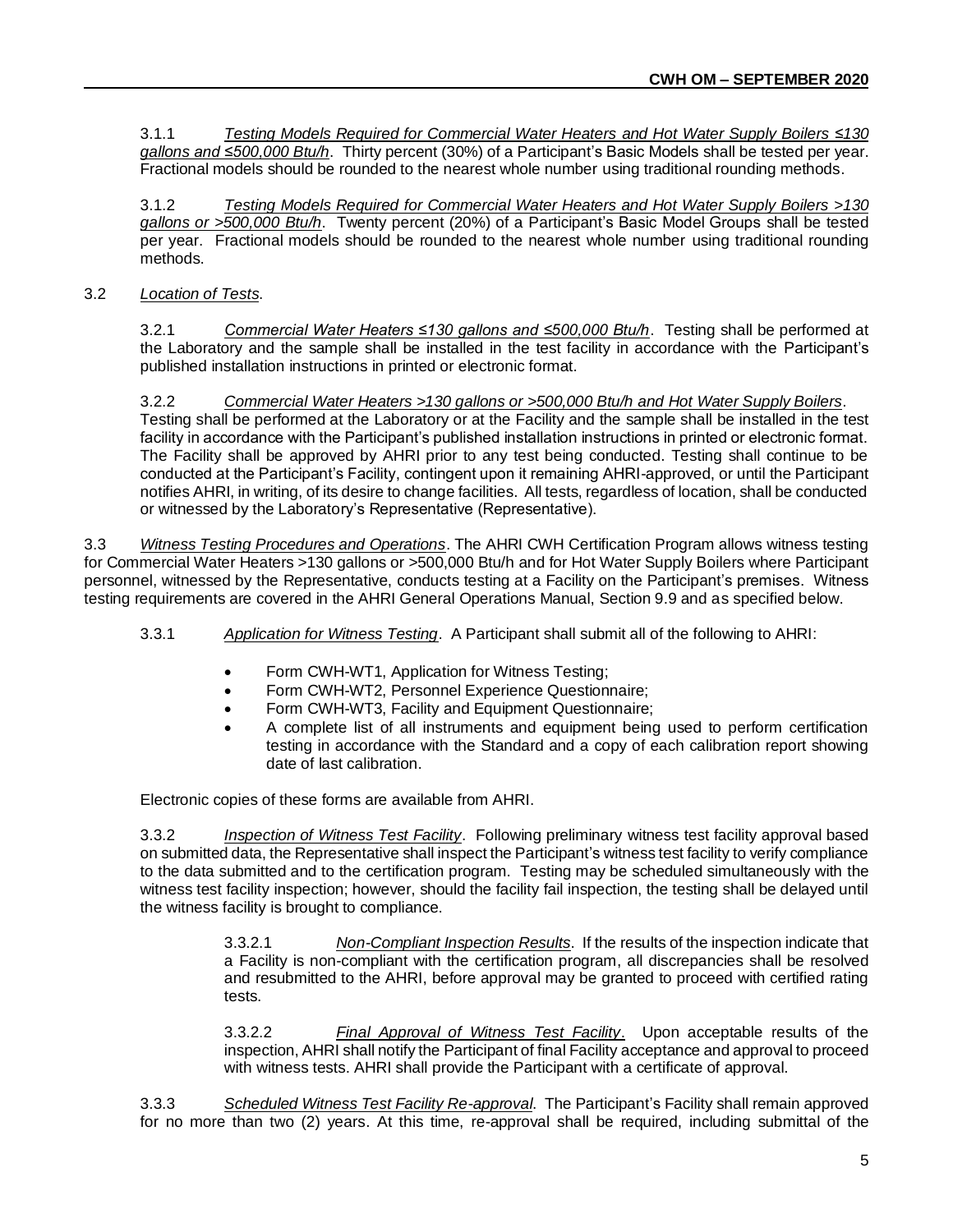documents outlined in Section 3.3.1 and inspection outlined in Section 3.3.2. Upon re-approval by AHRI, the Facility shall receive a new certificate of approval.

3.3.4 *Unscheduled Facility Re-approval*. Any changes that may affect a Facility's ability to function per the certification program requirements, shall be required to be re-approved by the Representative prior to the conducting of any witness testing. At this time, re-approval shall be required, including submittal of the documents outlined in Section 3.3.1 and the inspection outlined in Section 3.3.2.

#### 3.3.5 *Witness Test Operations at a Facility*.

3.3.5.1 *Advance Set-Up of Sample in the AHRI-Approved Test Facility*. A Participant may set up the test sample in the Facility prior to the arrival of the Representative. Prior to witness test commencement, the Representative shall verify that the sample is the model selected by AHRI for witness testing and that the sample has been set up in the Facility in accordance with the Participant's installation instructions and the Standard.

3.3.5.2 *Duty Assignments of Representative*. Sample testing, data acquisition, and generation of test data shall be performed by the Participant personnel and assisted and witnessed by the Representative. Participant or Facility personnel shall be on-hand to assist the Representative as requested and are permitted to be present but are not permitted to tamper or adjust samples during witness tests, unless specifically requested by the Representative responsible for the witness test.

Verification of instrument application (in accordance with the procedures defined in the Standard) and verification of calibrations shall be performed by the Representative.

3.3.5.3 *Sample Start-Up and Operation*. Start-up and operation of the sample shall be in accordance with the installation and operation instructions shipped with the sample.

3.4 *Selection of Test Samples.* AHRI shall perform a Build-To-Specifications Test Sample Selection based on data contained in the Directory. AHRI shall inform the Participant, in writing, of the sample(s) selected for test.

3.5 *Method of Acquiring Test Samples.* Upon notification of selection by AHRI, the selected samples shall be made available accompanied by the Participant's published installation instructions in printed or electronic format. One (1) sample of each selected model shall be available; therefore, a Random Sample Selection is not required. The sample(s) can be shipped directly to the laboratory.

#### 3.6 *Sample Acquisition Timeframe*.

3.6.1 *For Commercial Water Heaters and Hot Water Supply Boilers ≤130 gallons and ≤500,000 Btu/h*. Selected samples shall be shipped to the Laboratory or be made ready for test at the Facility within 60 calendar days of AHRI selection accompanied by the Participant's published installation instructions in printed or electronic format. (Refer to Section 9 of the AHRI General Operations Manual.).

3.6.2 *For Commercial Water Heaters and Hot Water Supply Boilers >130 gallons or >500,000 Btu/h.* Selected samples shall be shipped to the Laboratory or be made ready for test at the Participant's Facility within 90 calendar days of AHRI selection, accompanied by the Participant's published installation instructions in printed or electronic format. (Refer to Section 9 of the AHRI General Operations Manual.)

Where requested models are not readily available, AHRI shall work with the Participant to find alternate representative models or time to allow for the manufacture of requested models. Where a requested model or acceptable alternate model is not available, the Participant shall work with AHRI to provide access for testing on next production. If a requested model or acceptable alternate is not produced and available for test within two (2) years from the date of request or five (5) years from the date the model entered the program or previous verification test, whichever is longer, the manufacturer shall discontinue the BMG.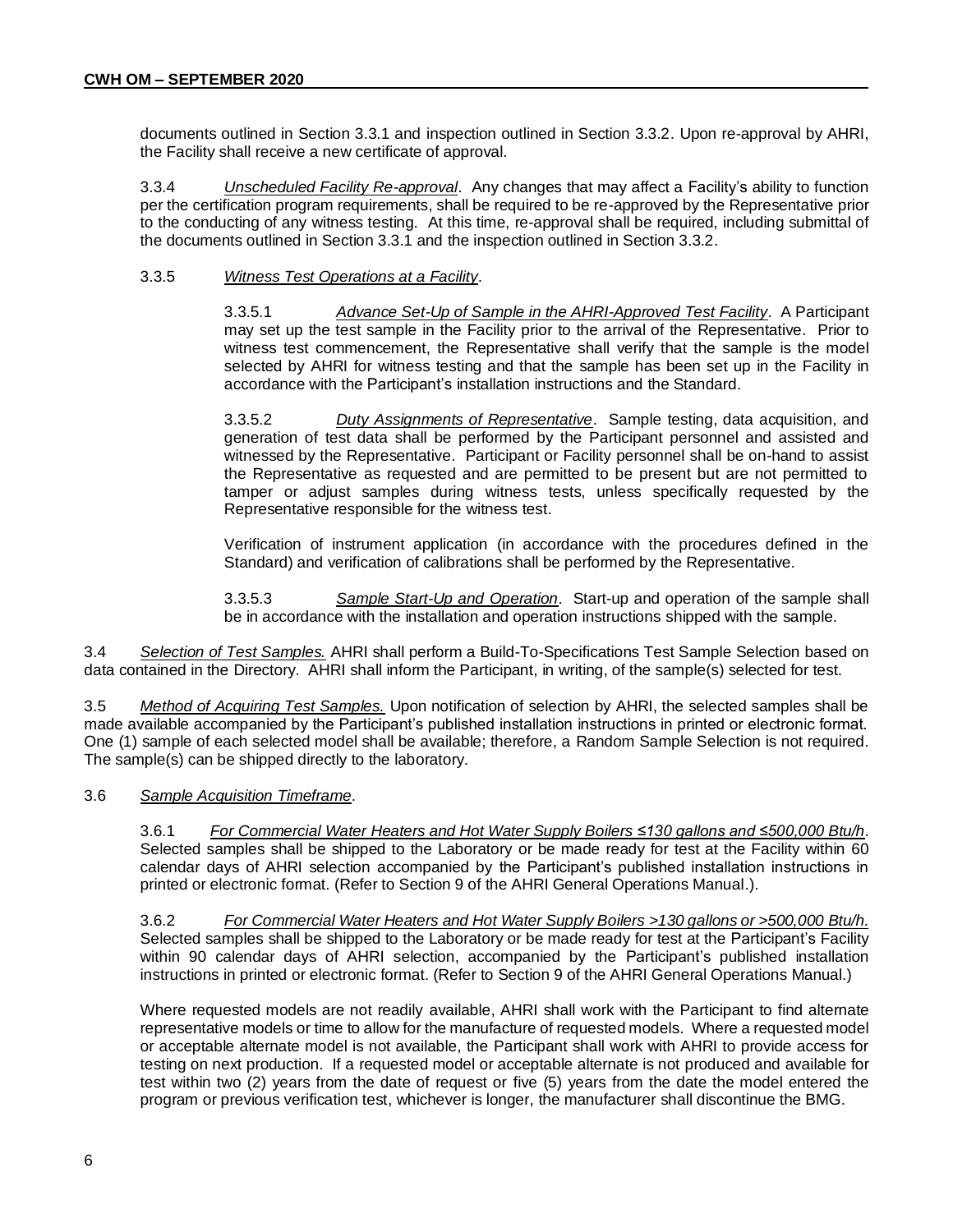3.7 *Testing Punch List*. The Participant shall complete and provide a Punch List, for all tests conducted at the Laboratory, (refer to the AHRI website) in electronic format to the Laboratory prior to sample arrival at the Laboratory. The Participant may choose to furnish a single Punch List for multiple tests.

The Punch List shall not contradict the installation and operations manual provided by the Participant, nor shall it contradict the guidelines provided in Appendix A of this operations manual. If there is a discrepancy between notes written on the Punch List, Installation and Operations Manual, products specific operations manual, Standard, and/or the Directory, AHRI shall determine which document takes precedence.

3.8 *Inoperable Samples*. In addition to the requirements for Inoperable Samples in the General Operations Manual, samples received at the Laboratory which produce more than 400 ppm air-free CO (sample taken at steady state following the procedure described in ANSI Z21.10.3) at normal input shall be deemed Inoperable Samples.

- 3.9 *Certified Data.* Within the program, tests shall be conducted to verify the following certified data:
	- *Thermal Efficiency.* Required on all Gas and Oil Commercial Water Heaters and Hot Water Supply **Boilers**

For annual testing, the Thermal Efficiency test results shall be greater than or equal to 95.0% of the rated value.

For qualification testing, the Thermal Efficiency test results shall be greater than or equal to 98.0% of the rated value.

- *Standby Loss.* Required on all Commercial Water Heaters and Hot Water Supply Boilers having rated storage capacities equal to or greater than 10 gallons. Products meeting the following criteria may be tested for Standby Loss at the Applicant/Participant's option:
	- $\circ$  Instantaneous Gas and Oil-Fired Water Heaters and Hot Water Supply Boilers with less than 10 gallons of water.
	- $\circ$  Water Heaters having more than 140 gallons of storage capacity provided that the tank surface is thermally insulated to R-12.5 or more, a standing pilot light is not used, and Gas or Oil-fired heaters utilize fan assisted combustion.

For annual testing and qualification testing, the Standby Loss test results shall be less than or equal to 110.0% of the rated value.

3.9.1 Rounding to Determine Compliance. The required number of significant digits, per the Applicable Rating Standard, shall be used for calculations. The result of the Thermal Efficiency test, as applicable, shall be rounded to the nearest whole number using traditional rounding to determine compliance. If reported in Btu/h, the result of the Standby Loss test shall be rounded to the nearest whole number using traditional rounding to determine compliance, and two decimal places if reported using %/hour.

When determining compliance using the results of more than two samples, the mean of the applicable test results shall be determined before rounding.

# 3.10 *Test Failures*.

#### 3.10.1 *Options Following First Sample Failure*

3.10.1.1 *Commercial Water Heaters and Hot Water Supply Boilers ≤130 gallons and ≤500,000 Btu/h*. When the Participant is notified of a first sample certified rating failure, the Participant has seven (7) calendar days to select one (1) of the following options (effective starting with tests in the 2019 program year):

> • Re-rate the Basic Model and its derivatives proportionate to the failed test results;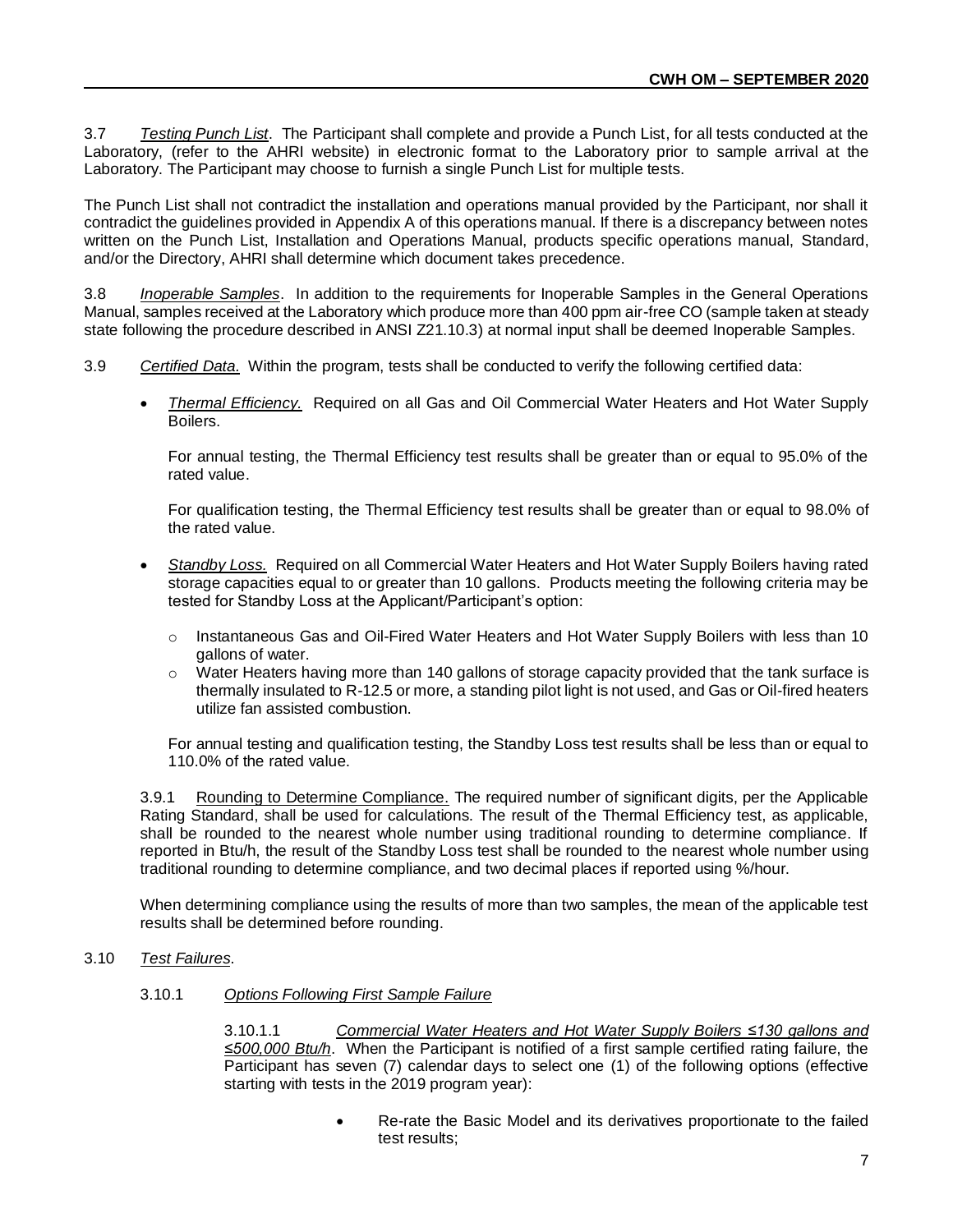- Test second sample of the same model (sample shall be available within the timeframe and procedure allotted in Section 3.6.1 following notification of decision to AHRI via Manufacturer's Decision Form [MDF]); or
- Obsolete the Basic Model and its derivatives.

3.10.1.2 *Commercial Water Heaters and Hot Water Supply Boilers >130 gallons or >500,000 Btu/h.* When the Participant is notified of a first sample certified rating failure, the Participant has seven (7) calendar days to select one (1) of the following options (effective starting with tests in the 2019 program year):

- Re-rate the BMG, proportionately lower, based on the test sample's failed results;
- Test second sample of the same model (sample shall be available within the timeframe and procedure allotted in Section 3.6.2 following notification of decision to AHRI via Manufacturer's Decision Form [MDF]); or
- Obsolete the affected model and either obsolete or rerate all models that are part of a BMG.

## 3.10.2 *Options Following Second Sample Failure*

3.10.2.1 *Commercial Water Heaters and Hot Water Supply Boilers ≤130 gallons and ≤500,000 Btu/h*. When the Participant is notified of a second-sample certified rating failure, the Participant has seven (7) calendar days to select one of the following options (effective starting with tests in the 2019 program year):

- Re-rate the Basic Model. The re-rating of the affected model shall be no better than the mean results of the tested samples;
- Request testing of up to 2 additional samples selected by AHRI. Where possible, these samples should be selected from different production runs, and shall be completed within six (6) months of AHRI's approval of additional sample request.
	- o If the mean result of all tested samples is compliant, no further action is required.
	- o If, at the conclusion of additional sample testing, the ratings are not verified, the Participant shall select to either obsolete or rerate within seven (7) calendar days of notification of additional sample testing failure; or
- Obsolete the Basic Model.

3.10.2.2 *Commercial Water Heaters and Hot Water Supply Boilers >130 gallons or >500,000 Btu/h.* When the Participant is notified of a second-sample certified rating failure, the Participant has seven (7) calendar days to select one of the following options (effective starting with tests in the 2019 program year):

- Re-rate the Basic Model, or all models that are part of a BMG, no better than the mean results of the tested samples.
- Obsolete the affected model and either obsolete or rerate all models that are part of a BMG. The re-rating of the affected model shall be no better than the mean results of the tested samples

3.11 *Clarification of Test Procedures.* The AHRI CWH Test Procedure Guideline shall be used to help standardize running of the test procedures in the Standard. Such guidelines shall not revise or modify the test procedure but shall seek to provide uniformity in interpretation of terms, measurements, and application of procedures.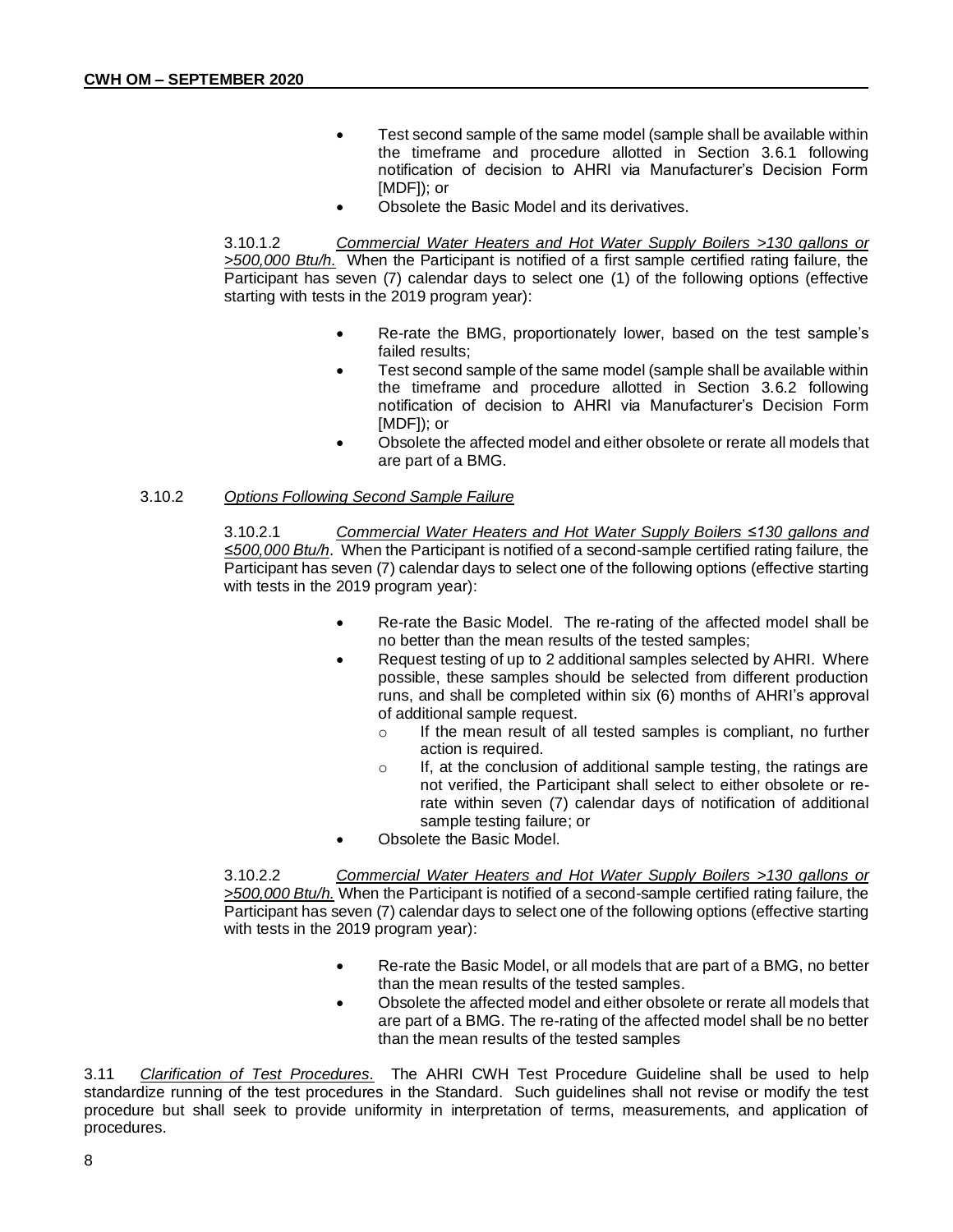3.11.1 *Compliance with Testing Guidelines*. For consistent and repeatable results, the Laboratory shall test samples in accordance with Appendix A.

- 3.12 *Re-rating, Production Stopped, or Obsolete a Basic Model or BMG.*
	- 3.12.1 *Voluntarily Changed Rating or Changing Status to Production Stopped for a Model.*
		- The Participant may voluntarily change a model's status to Production Stopped or lower the rating (decrease Thermal Efficiency or increase Standby Loss) for any existing model at any time prior to AHRI's selection for compliance testing of that model or any of its associated models.
		- The Participant may increase the rating (increase Thermal Efficiency or decrease Standby Loss) if supporting data is submitted following the requirements of Section 3.13. The increased rating shall not be included in the program until any questions concerning the rerating are answered to the satisfaction of the AHRI. Models with increased ratings shall be subject to increased review and selection for verification testing.

3.13 *Requirement for Adding New Basic Model or BMG to the Directory*. To add a new Basic Model or BMG, Participants shall submit the following documentation to AHRI:

- Two test reports for each Basic Model; or
- At least one test report for the largest and smallest models in each BMG with straight line interpolation of intermediate models (if not tested).

The claimed Thermal Efficiency and/or Standby Loss shall meet the requirements of Section 3.9 and shall be supported by the test results provided in accordance with 10 CFR § 429.44 (1).

A Participant requesting AHRI to submit data to CEC shall submit third-party authorization, compliance forms and other necessary information.

# **4. Challenge Tests**

The Challenge Test process shall proceed according to the AHRI General Operations Manual, Section 10.

# **5. AHRI Directory of Certified Product Performance**

All certified products shall be listed in the Directory, [www.ahridirectory.org.](http://www.ahridirectory.org/) Certification shall not be implied nor claimed for any product not listed in the Directory. Except as noted below, the Participant shall follow the steps outlined in Section 11 of the AHRI General Operations Manual.

certified shall be published in the Directory:

5.1 *Publication of Ratings in Certified Directory*. The following information pertaining to each model

- AHRI Certified Reference Number
- Name of Manufacturer
- **Model Status**
- **Brand Name**
- Model Number(s) or Designation(s)
- Energy Source
- Heater Type
- Hot Water Supply Boiler
- Thermal Efficiency, %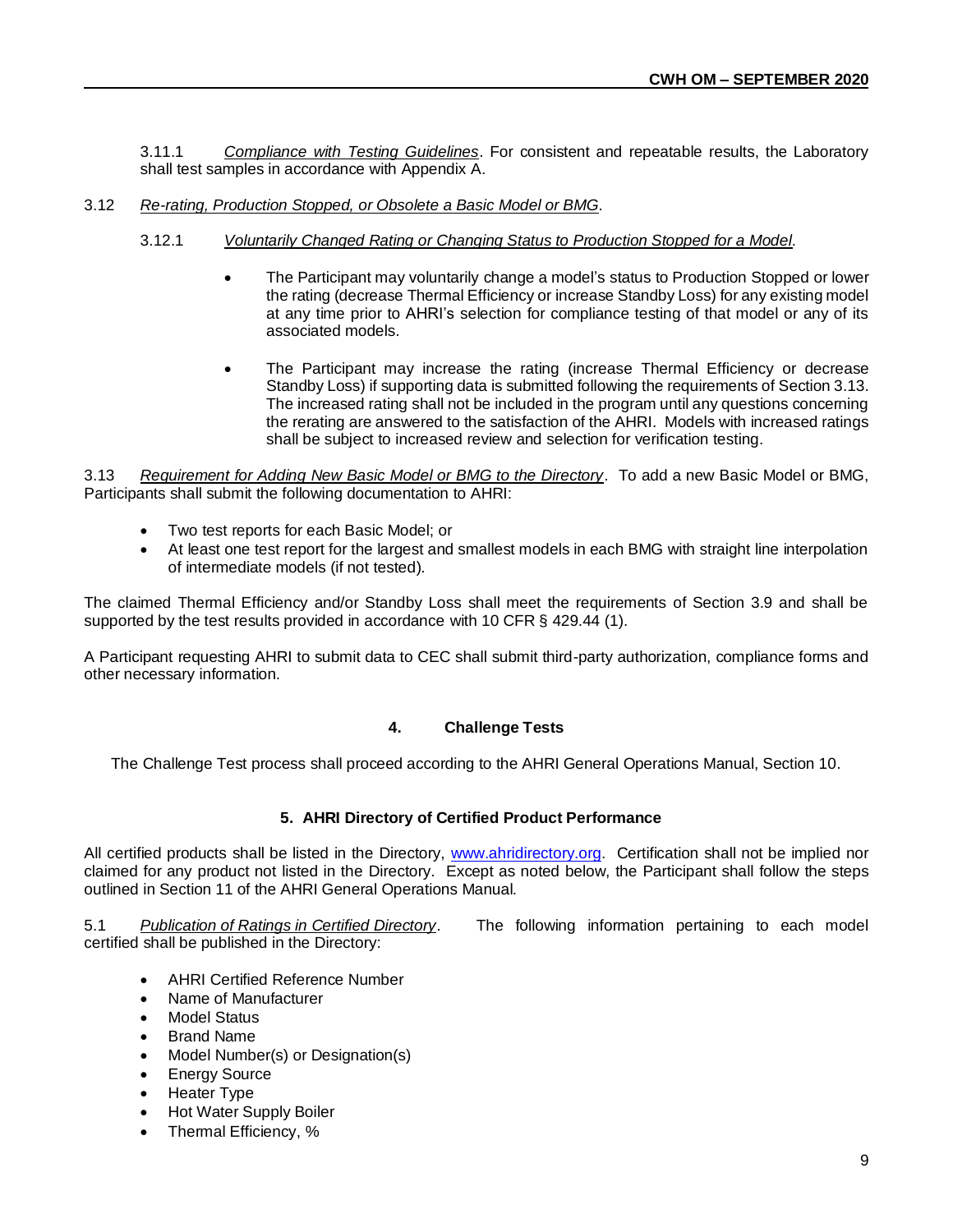- Standby Loss (% per hour or Btu/h per federal requirements) or Insulation R value (optional for Commercial Water Heaters with storage ≥ 140 gallons without standing pilot or with fan assisted combustion)
- Rated Volume (gallons)
- Measured Volume (gallons) for electric only
- Input Rate (MBtu/hr)

Additional data may be shown for products sold in areas requiring further product information or ratings.

#### **6. Assessment and Payment of Certification Fees**

Refer to Section 12 of the AHRI General Operations Manual.

#### **7. Issuance of Violations and/or Termination**

Refer to Section 14 of the AHRI General Operations Manual.

## **8. Program Hierarchy, Complaints, and the Appeals Process**

Refer to Section 15 of the AHRI General Operations Manual

## **9. Proper Use of the AHRI Certification Mark and Claims to Certification**

Refer to Section 8 of the AHRI General Operations Manual.

9.1 *Advertising with Residential Water Heater Metrics.* Pursuant to the February 8, 2019 Department Of Energy (DOE) Enforcement Policy Statement for Water Heater Efficiency Representations, manufacturers will not receive a program violation for a model advertised in the AHRI Directory as a Commercial Water Heater that is also advertised in the market with metrics in accordance with 10 CFR Part 430 Subpart B Appendix E provided that the following criteria are met:

- Should be able to provide test reports in accordance with 10 CFR Part 430 Subpart B Appendix E.
- The model does not fall within the scope of the DOE Enforcement Policy for Circulating Water Heaters effective September 5, 2019 and ending December 31, 2021.
- The model does not fall within the scope of the DOE Enforcement Policy for Certain Consumer Water Heaters effective October 1, 2019 and ending December 31, 2021.
- AHRI Certification and AHRI Certification Mark only apply to the model as a Commercial Water Heater. All product literature clearly differentiates between AHRI Certified and non-certified metrics, and program Ratings and other data shall be placed into a table meeting the specified format found in the examples below or equivalent.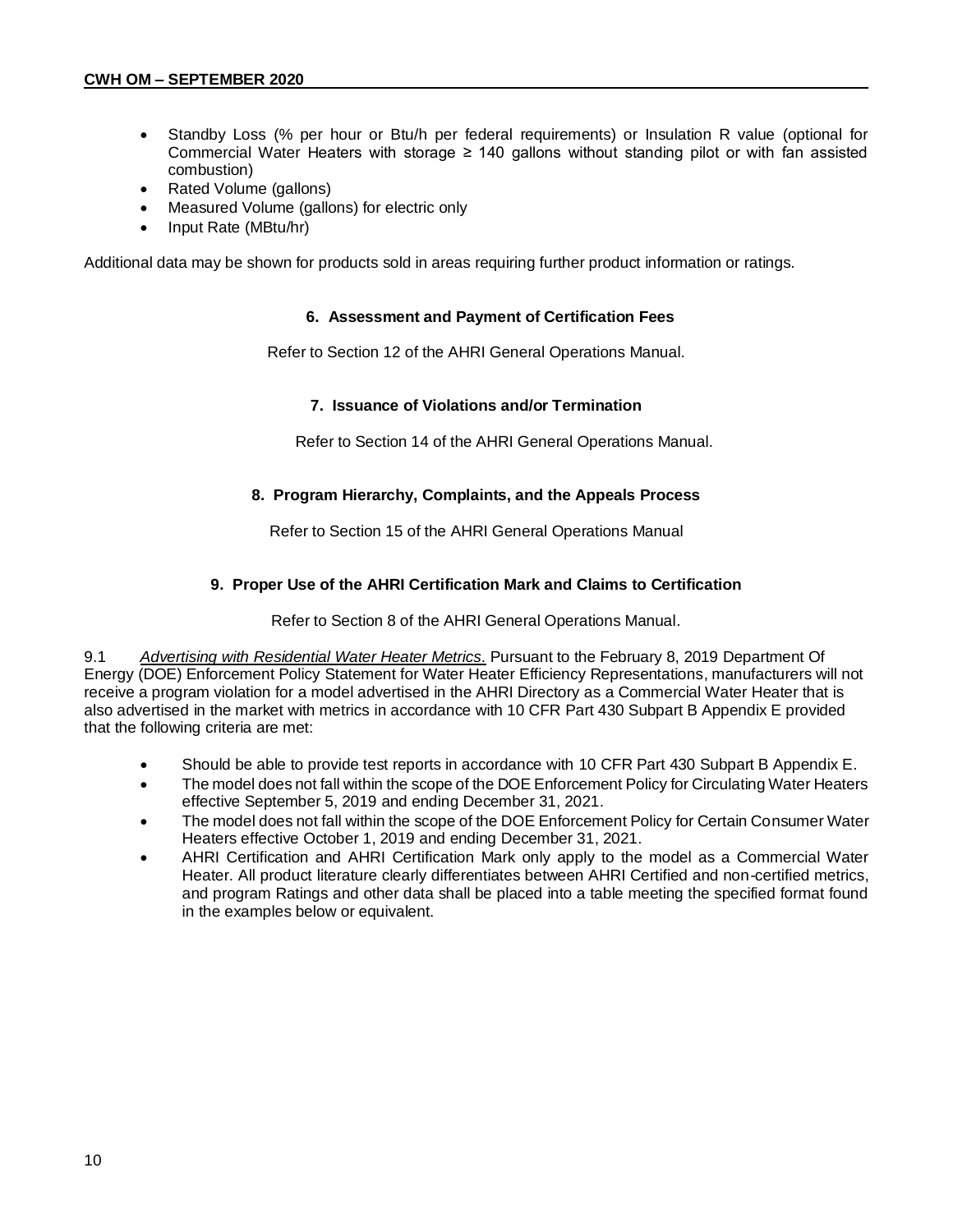| Example 1a: Commercial Water Heater Performance Data Shown With Standby Loss And<br>Optional First Hour Rating And Uniform Energy Factor In The Same Table |                         |                      |                                |                           |                               |                           |
|------------------------------------------------------------------------------------------------------------------------------------------------------------|-------------------------|----------------------|--------------------------------|---------------------------|-------------------------------|---------------------------|
|                                                                                                                                                            |                         |                      | <b>AHRI</b> CERTIFIED.         |                           | Ratings Not Certified by AHRI |                           |
| Model<br>Number                                                                                                                                            | Rated<br>Volume,<br>Gal | Input Rate,<br>Btu/h | Thermal<br>Efficiency,<br>$\%$ | Standby<br>Loss<br>Btu/hr | UEF                           | First Hour Rating,<br>Gal |
| WH080199                                                                                                                                                   | 80                      | 199.000              | 82                             | 1200                      | 0.6                           | 250                       |

| <b>Commercial Water Heater Performance Data Shown Without Standby Loss And</b><br>Example 1b:<br><b>Optional First Hour Rating And Uniform Energy Factor In The Same Table</b> |                      |                          |                               |         |  |
|--------------------------------------------------------------------------------------------------------------------------------------------------------------------------------|----------------------|--------------------------|-------------------------------|---------|--|
|                                                                                                                                                                                |                      | <b>AHRI</b> CERTIFIED.   | Ratings Not Certified by AHRI |         |  |
| Model<br>Number                                                                                                                                                                | Input Rate,<br>Btu/h | Thermal Efficiency,<br>% | UEF                           | Max GPM |  |
| WH <sub>250</sub>                                                                                                                                                              | 250,000              | 95                       | 0.92                          | 7.0     |  |

| Example 2a: Commercial Water Heater Performance Data Shown With Standby Loss And<br><b>Optional First Hour Rating And Uniform Energy Factor In Two Tables</b> |                         |                      |                               |                           |  |
|---------------------------------------------------------------------------------------------------------------------------------------------------------------|-------------------------|----------------------|-------------------------------|---------------------------|--|
|                                                                                                                                                               |                         |                      | <b>AHRI</b> CERTIFIED         |                           |  |
| Model<br><b>Number</b>                                                                                                                                        | Rated<br>Volume,<br>Gal | Input Rate,<br>Btu/h | Thermal Efficiency,<br>$\%$   | Standby Loss<br>Btu/hr    |  |
| WH080199                                                                                                                                                      | 80                      | 199,000              | 82                            | 1200                      |  |
|                                                                                                                                                               |                         |                      |                               |                           |  |
|                                                                                                                                                               |                         |                      | Ratings Not Certified by AHRI |                           |  |
| Model<br>Number                                                                                                                                               | Rated<br>Volume,<br>Gal | Input Rate,<br>Btu/h | UEF                           | First Hour Rating,<br>Gal |  |
| WH080199                                                                                                                                                      | 80                      | 199,000              | 0.6                           | 250                       |  |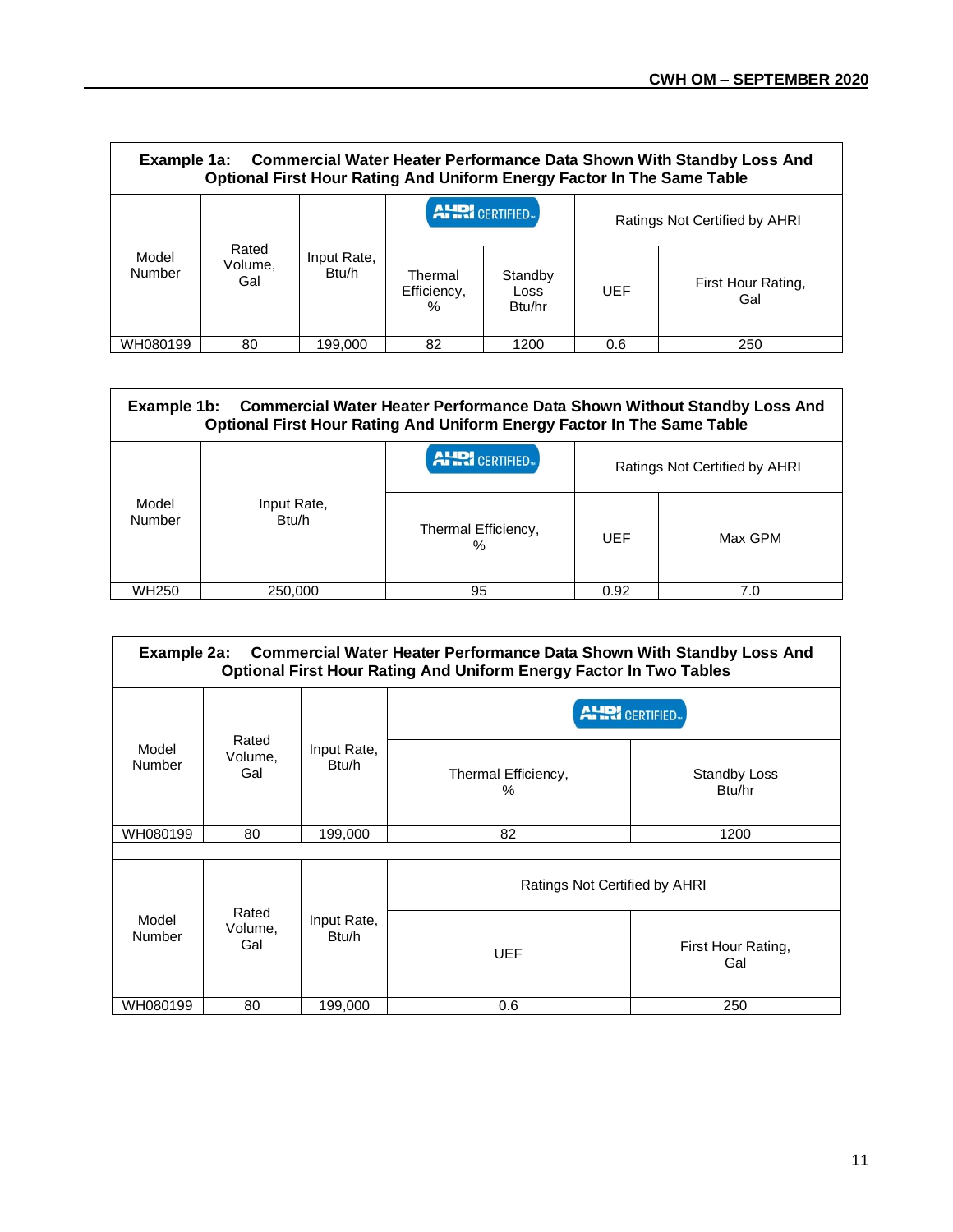| Example 2b: Commercial Water Heater Performance Data Shown Without Standby Loss And<br><b>Optional First Hour Rating And Uniform Energy Factor In Two Tables</b> |                      |                                                    |         |  |
|------------------------------------------------------------------------------------------------------------------------------------------------------------------|----------------------|----------------------------------------------------|---------|--|
| Model<br>Number                                                                                                                                                  | Input Rate,<br>Btu/h | <b>AHRI</b> CERTIFIED.<br>Thermal Efficiency,<br>℅ |         |  |
| <b>WH250</b>                                                                                                                                                     | 250,000              | 95                                                 |         |  |
| Model<br>Number                                                                                                                                                  | Input Rate,<br>Btu/h | Ratings Not Certified by AHRI<br><b>UEF</b>        | Max GPM |  |
| <b>WH250</b>                                                                                                                                                     | 250,000              | 0.92                                               | 7.0     |  |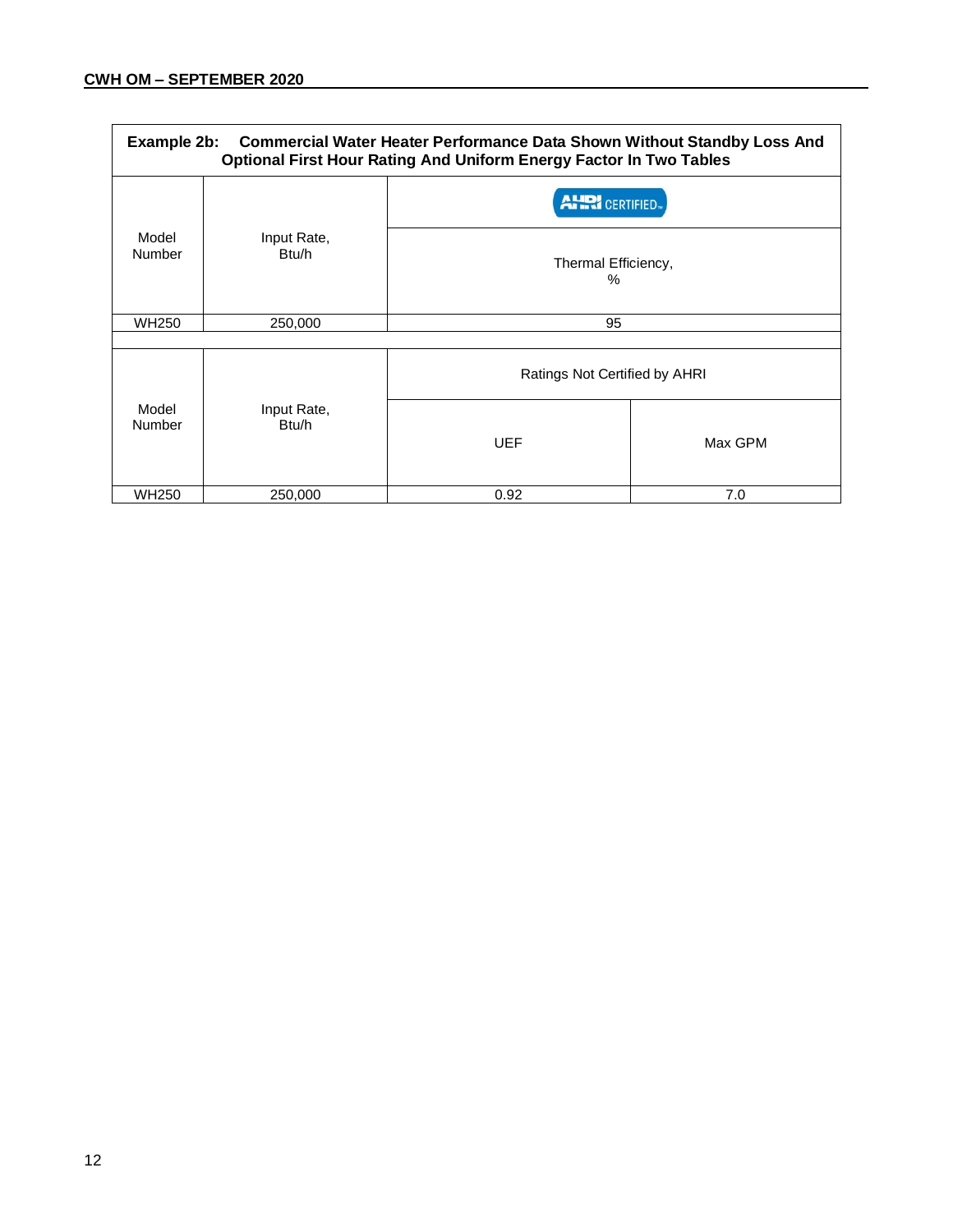# **APPENDIX A. GUIDELINE FOR TESTING ELECTRIC, GAS, AND OIL-FIRED COMMERCIAL WATER HEATERS**

Note: This document is an adjunct to the Department of Energy (DOE) test method for determining the energy efficiency of commercial water heaters as in the test procedure incorporated by reference in 10 CFR Part 431 Subpart G. It is used by the AHRI Commercial Water Heater Certification Program as a guideline providing clarification on how testing is conducted by the contracted third-party laboratory. None of the details contained in this document are counter to or inconsistent with the DOE test method.

## **Section A1. Purpose**

**A1.1** *Purpose*. The purpose of this guideline is to provide details on the specific instrumentation, test setup, and testing procedures used to measure water heater efficiency. This document has been drafted as an adjunct to the Department of Energy (DOE) test method for determining the energy efficiency of commercial water heaters as incorporated by reference in 10 CFR Part 431 Subpart G.

**A1.1.1** *Intent*. This guideline is intended for the guidance of the industry, including manufacturers and third-party laboratories.

**A1.1.2** *Review and Amendment*. This guideline is subject to review and amendment as technology advances.

## **Section A2. Scope**

**A2.1** *Scope*. These guidelines apply to Commercial Water Heaters and Hot Water Supply Boilers, as defined in Section 1.2.

**A2.2** *Exclusions*. These guidelines do not apply to the rating and testing of any other type of systems providing potable hot water.

# **Section A3. Definitions**

- **A3.1** *Thermal Efficiency.* As defined in 10 CFR Part 431.102.
- **A3.2** *Standby Loss.* As defined in 10 CFR Part 431.102.
- **A3.3** *Storage Vessel Capacity*. As determined according to ANSI Z21.10.3-2011/CSA 4.3.

#### **Section A4. Test Guidelines**

- **A4.1** *Test Preparation*.
	- **A4.1.1** *Documentation.*

**A4.1.1.1** *Reference Standard.* The following standard shall be referenced: 10 CFR Part 431 Subpart G and ANSI Z21.10.3-2011/CSA 4.3-2011.

**A4.1.1.2** Operator shall initiate a new test file and assign a new test number for each test unit.

**A4.1.2** *Instrumentation.* At a minimum, all instruments shall meet the accuracies listed in Table A1.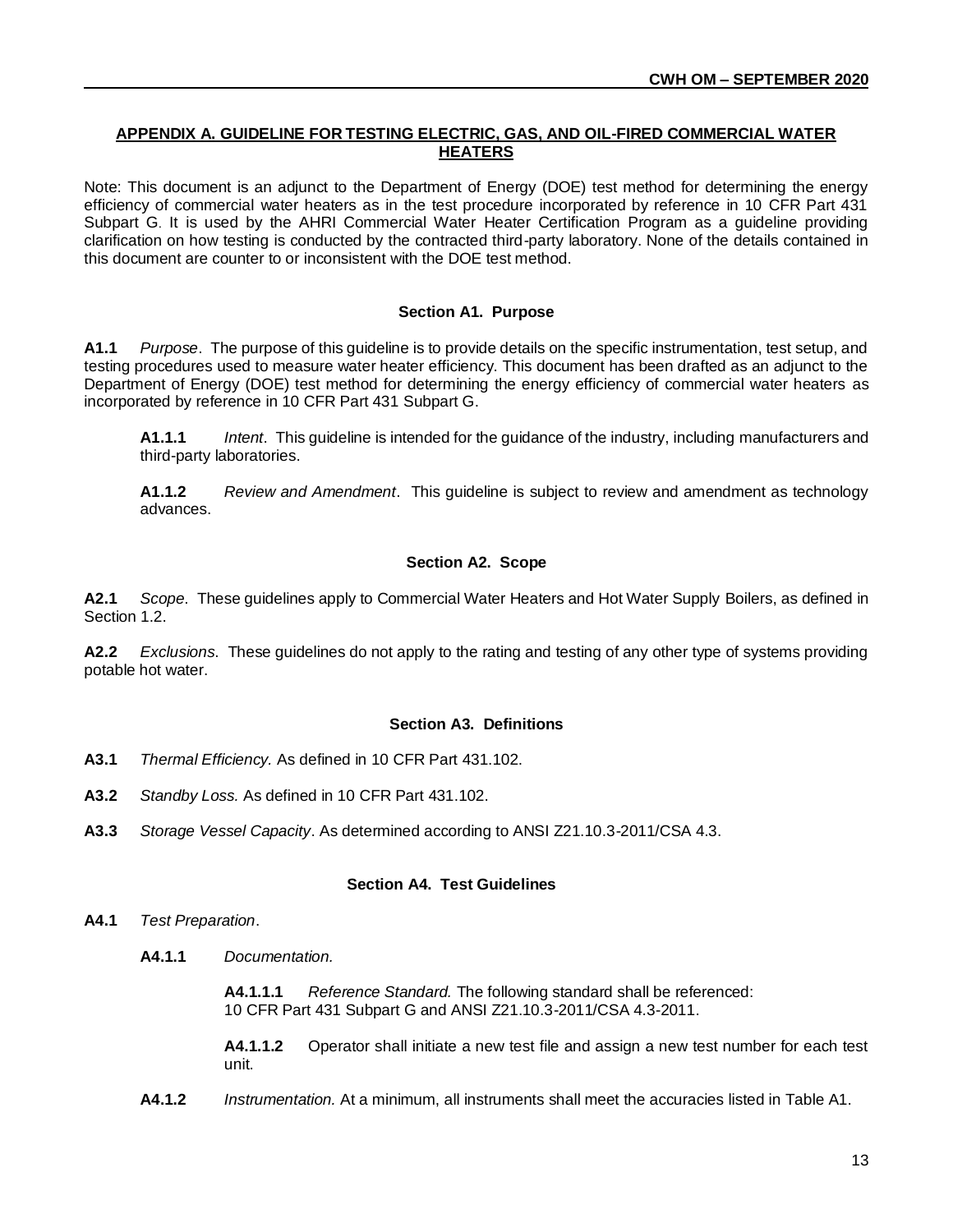**A4.1.2.1** When a water flow meter is used, the flow shall be measured on the inlet side of the water heater. Where water mass is used in calculations the density of the water shall be determined based on the temperature of the water where the water flow or weight is measured.

**A4.1.3** *Calibration.* Instruments shall be calibrated at a minimum of every 12 months (refer to Table A2). Instrument calibration records shall be maintained and instruments shall be labeled with an identification number matching its calibration record. Operator shall ensure that calibrations are current and, if applicable, instruments are zeroed out prior to test. Instruments shall be calibrated by an ISO 17025 certified laboratory unless:

**A4.1.3.1** When using external calibration services:

**A4.1.3.1.1** Traceability of measurements is assured by the use of calibration services for laboratories that can demonstrate competence, measurement capability and traceability; and;

**A4.1.3.1.2** Calibration certificates issued by these laboratories contain the measurement results for the ranges being used.

**A4.1.3.2** When equipment is internally calibrated:

**A4.1.3.2.1** Laboratory established traceability of its own measurement standards and measuring instruments to the International System of Units (SI) by means of an unbroken chain of calibrations or comparisons linking them to the relevant primary standards of the SI units of measurement and; and

**A4.1.3.2.2** The link to units achieved by reference to national measurement standards (i.e. measurement standards and instruments directly traceable to the National Institute of Standards and Technology (NIST) or other nationally recognized organization such as A2LA, UKAS, SCC, IAS, etc.).

**A4.1.4** *Thermocouples* submerged in water shall be of the sheathed, ungrounded type. For the thermocouple tree, beaded-type thermocouple wires may be used instead of probes when:

- Using the outlet fitting, its diameter is insufficient to pass the six probe assembly without restricting the water flow; or
- There is a top center outlet with no anode, requiring an offset in the TC's in order to clear the elements; or
- There are side relief openings where the TC's require a 90-degree bend, which would destroy probes; or
- Encountering other circumstances after the testing agency and the manufacturer have consulted and agreed it is necessary.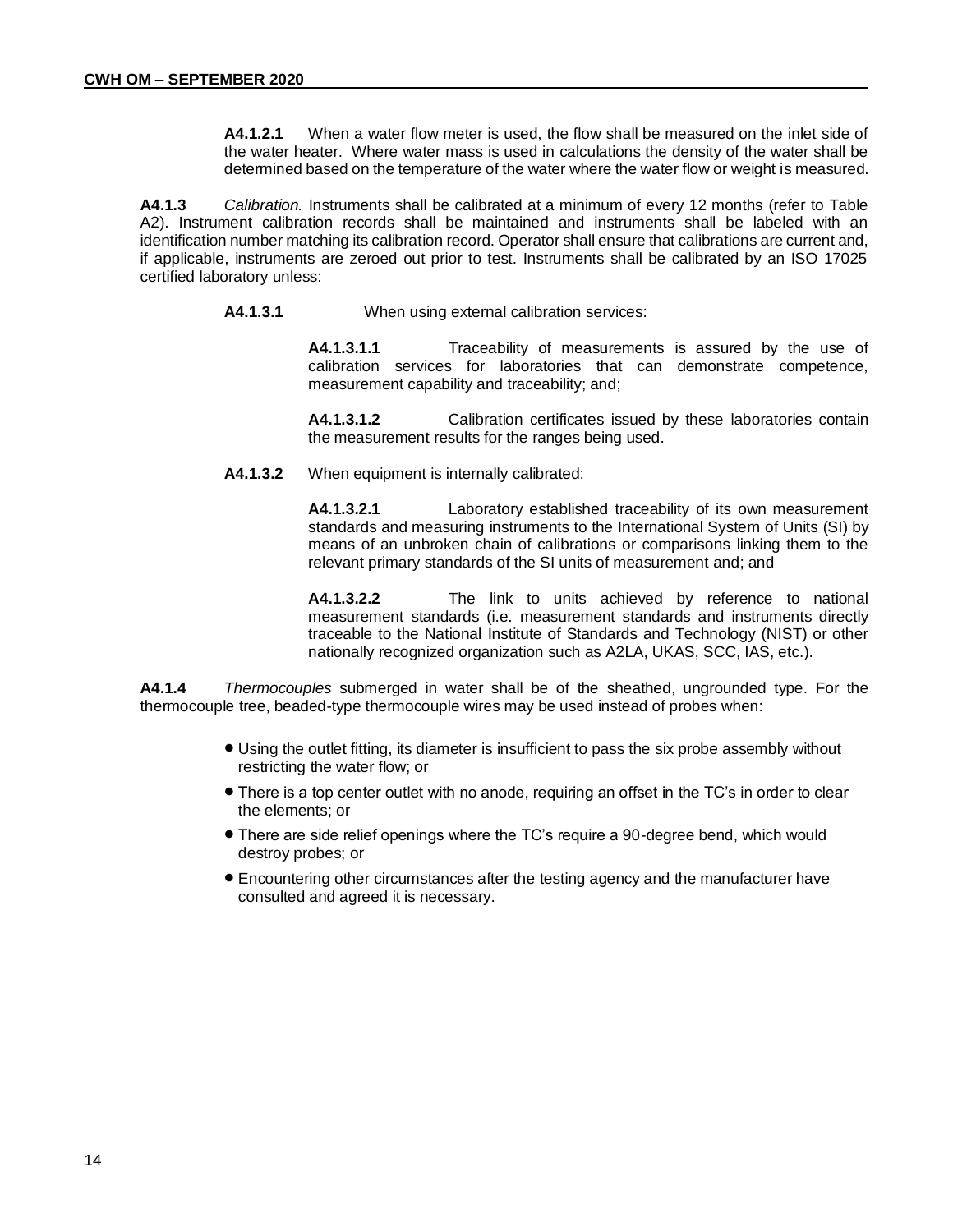| Table A1. Minimum Instrument Accuracies |                |                              |                           |  |
|-----------------------------------------|----------------|------------------------------|---------------------------|--|
| Measurement                             | Units          | Source                       | Minimum                   |  |
| Electric Power                          | watt-hour      | transducer                   | $±0.25\%$ of RDG          |  |
| <b>Water Flow Rate</b>                  | gpm or lbm/min | flow meter                   | $±0.25\%$ of RDG          |  |
| Wf                                      | lbm            | scale                        | $±0.5\%$ of RDG           |  |
| <b>Barometric Pressure</b>              | in Hg          | barometer                    | $\pm 0.05$ in Hg          |  |
| Volume of Gas                           | cu-ft          | gas meter                    | 1%                        |  |
| <b>HHV</b>                              | Btu/cu-ft      | Calorimeter or spectrometer  | $\pm 0.5\%$ of RDG        |  |
| P <sub>2</sub>                          | psig           | pressure gauge or transducer | ±1 psi                    |  |
| $P_{gas}$                               | in $H_2O$      | manometer                    | ±0.1 inch of water column |  |
| Water I/O Temperature                   | $\mathsf{P}$   | TC or RTD                    | $±0.2^{\circ}F$           |  |
| <b>Tank Temperature</b>                 | $\circ$ F      | TC or RTD                    | $±0.5^{\circ}$ F          |  |
| <b>Ambient Temperature</b>              | $\circ$ F      | TC or RTD                    | $±0.2^{\circ}F$           |  |
| <b>Gas Temperature</b>                  | °F             | TC or RTD                    | $±0.5^{\circ}$ F          |  |
| Time                                    | hr             |                              | 0.000139 hr               |  |
| Voltage                                 | volts          | transducer                   | 1.0 volt                  |  |
| Current                                 | amp            | amp transducer               | $0.1$ amp                 |  |

| <b>Table A2. Instruments Calibration Timetable</b> |                                             |  |  |
|----------------------------------------------------|---------------------------------------------|--|--|
| Equipment                                          | <b>Calibration Cycle</b>                    |  |  |
| <b>Natural Gas Calorimeter</b>                     | Every year                                  |  |  |
| Gas Chromatograph                                  | Quarterly                                   |  |  |
| <b>Water Flow Meter</b>                            | Every year                                  |  |  |
| Manometer                                          | Every year                                  |  |  |
| <b>Temperature Readout</b>                         | Every year                                  |  |  |
| Stopwatch                                          | Every year                                  |  |  |
| Scale                                              | Every year                                  |  |  |
| <b>Pressure Transducer</b>                         | Every year                                  |  |  |
| U-Tube Manometer                                   | Every year                                  |  |  |
| T/C Assembly                                       | Every year                                  |  |  |
| Pressure Transducer                                | Every year                                  |  |  |
| Pressure gauge                                     | Every year                                  |  |  |
| Digital Multimeter                                 | Every year                                  |  |  |
| $CO / CO2$ Analyzer                                | Verified daily if used, calibrated annually |  |  |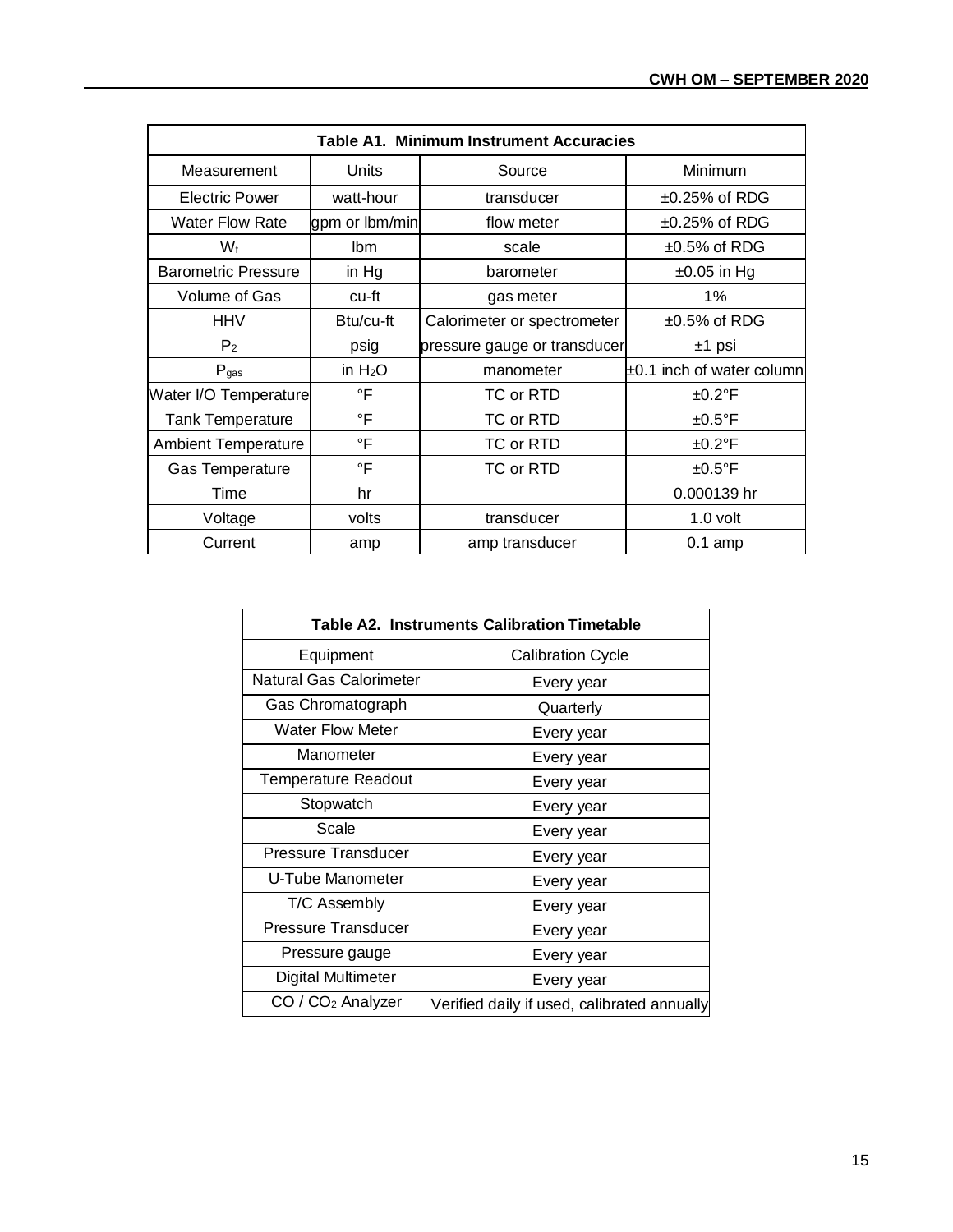## **A4.2** *Test Set-up*.

**A4.2.1** *Test Unit Preparation and Storage Vessel Capacity*.

**A4.2.1.1** Operator shall place the unit in a conditioned space for at least 24 hours. The conditioned space must be maintained at  $75^{\circ}$ F  $\pm$  10°F.

**A4.2.1.2** The operator shall place the unit on a test platform as specified in ANSI Z21.10.3- 2011 E.1 and install valves, plugs and water connections required for the storage capacity test.

**A4.2.1.3** The water heater shall be connected to a compressed air supply and a drain hose shall be connected to the water heater's drain valve.

**A4.2.1.4** The water heater's drain valve shall be opened and the compressed air supply shall be turned on.

> **A4.2.1.4.1** Tip the water heater towards its drain valve while the air supply is turned on to allow all water that may be inside the tank to be drained off. After all water is removed, remove the drain hose and compressed air supply line.

**A4.2.1.5** Test unit shall be weighed with valves, plugs and connections attached and dry Weight recorded (W<sub>TANK,DRY</sub>).

**A4.2.1.6** Water heater shall be filled with water at a minimum pressure of 40 psi but not in excess of the water heater's rated maximum allowable working pressure and checked for leaks.

> **A4.2.1.6.1** Air shall be purged from the water heater during this process, including any other time the water heater is filled, transferred to a different test station, or disconnected from the water supply. A top spud location shall be used to purge any air from the water heater.

**A4.2.1.7** Temperature of the inlet water shall be noted, and density of water at that temperature shall be used to calculate the volume.

**A4.2.1.8** The filled water heater shall be weighed (W<sub>TANK,FULL</sub>). The weight of the water in the water heater (W) shall be recorded in the test report.

**A4.2.2** *Thermocouple Placement Procedure for Water Heaters with Tanks (optional for units with less than 10 gallons or more than 140 gallons of storage capacity)*

**A4.2.2.1** Install a clear 0.25 in. inner diameter (ID) tube on tank drain cock with provision to control the flow of and collect water drained from the water heater. Draw the tube up the side of the water heater jacket and secure the end of the tube.

**A4.2.2.2** Fill water heater with water.

**A4.2.2.3** Open drain cock between the tank and clear tube and allow water level to stabilize in tube. Ensure the water heater is filled with no entrapped air. CAUTION: Do not allow the insulation to become wet, the water heater will be considered damaged and must be replaced with a new unit.

**A4.2.2.4** Place tank top mark "T" on the water heater jacket at level of full water heater.

**A4.2.2.5** Using the weight of the water in the tank (W), drain  $W/12 \pm 0.5$  lb. of water.

**A4.2.2.6** Allow the water level in the tube to stabilize. Mark water level in tube on the water heater jacket. Measure and record distance from mark indicating tank top (T) to indicate 1/12 capacity. This value is P6.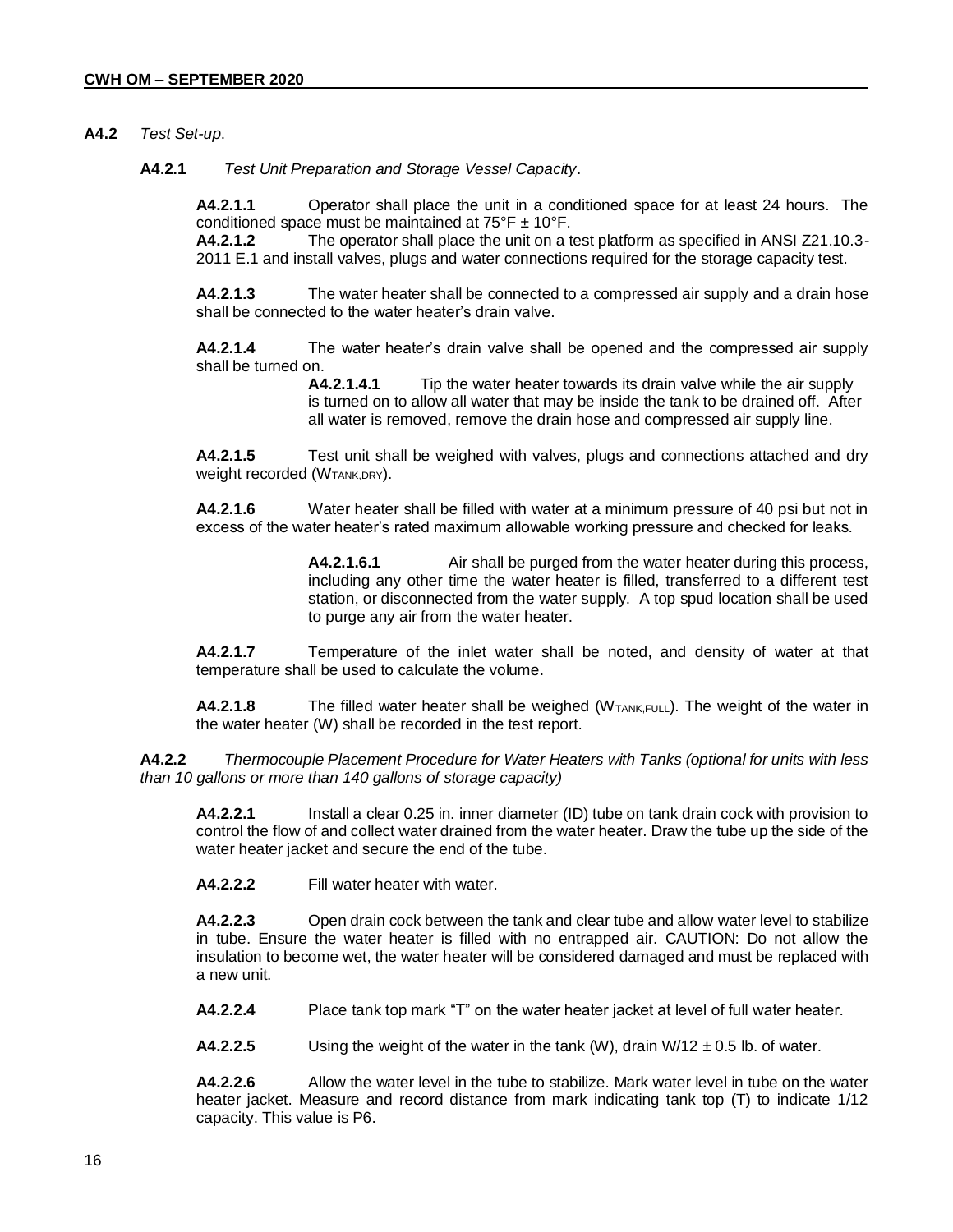**A4.2.2.7** Remove W/6  $\pm$  0.5 lb. of water for each successive thermocouple. After each draw, allow the water level in the tube to stabilize, and mark the water level in the tube on water heater jacket.

**A4.2.2.8** Measure and record distance from previous thermocouple mark to successive thermocouple mark until all 6 thermocouple locations have been identified.

**A4.2.2.9** Using thermocouple placements determined in A4.2.2.6 through A4.2.2.7, and taking into account placement of the thermocouple tree fitting, set thermocouples in tree within  $\pm$ 0.25" of the measured thermocouple positions.

**A4.2.3** *Thermocouple Placement Procedure for Instantaneous Water Heaters*. *(optional for units with less than 10 gallons or more than 140 gallons of storage capacity)*

**A4.2.3.1** Install piping on the unit per ANSI Z21.10.3-2011 test procedure document, as detailed in Figures A1, A2, A3, and A4.

# **A4.2.4** *Test Unit Set-up*.

**A4.2.4.1** The operator shall install fittings, heat traps, and insulation (if provided) on pipes, relief valves, and water connections. Any other supplied components with the water heater must be installed per the manufacturer's installation instructions. This includes, but is not limited to the following: blowers, burners, controls, etc.

**A4.2.4.2** Operator shall install insulation with a minimum R-Value of 8°F\*ft\*hr /BTU on inlet and outlet thermocouples and any additional fittings that were added by the operator. All insulation must be tightly secured to minimize heat loss potential.

**A4.2.4.3** For gas-fired water heaters only, install the minimum length venting, per the manufacturer's instructions.

**A4.2.4.4** For oil-fired water heaters only, install the minimum length venting, per the manufacturer's instructions. Then, adjust the vent length according to 10 CFR Part 431 Subpart G to achieve the proper chimney/stack draft.

**A4.2.4.5** For heat pump water heaters, a minimum of one (1) humidity sensor shall be located 18" away from the water heater air inlet. If there is more than one humidity sensor, the sensors shall be spaced evenly around the circumference of the water heater. Vertically, the sensor(s) must be located half way between the top and bottom of the heat pump portion of the water heater and shielded from direct airflow out of the heat pump. The sensor(s) must monitor the surrounding area's humidity for all testing conducted.

**A4.2.4.6** At least one picture must be taken of the water heater, including its venting, piping, etc. This picture must be saved with the test file and be provided, upon request.

**A4.2.4.7** All air movement should be less than 50 ft/min prior to starting and during the standby loss test.

# **A4.3** *Test Procedure*

**A4.3.1** *Electric Storage Water Heaters: Standby Loss Test*.

Notice: Section A4.3, Test Set-up shall be followed prior to proceeding to this section.

**A4.3.1.1** Install electrical connections.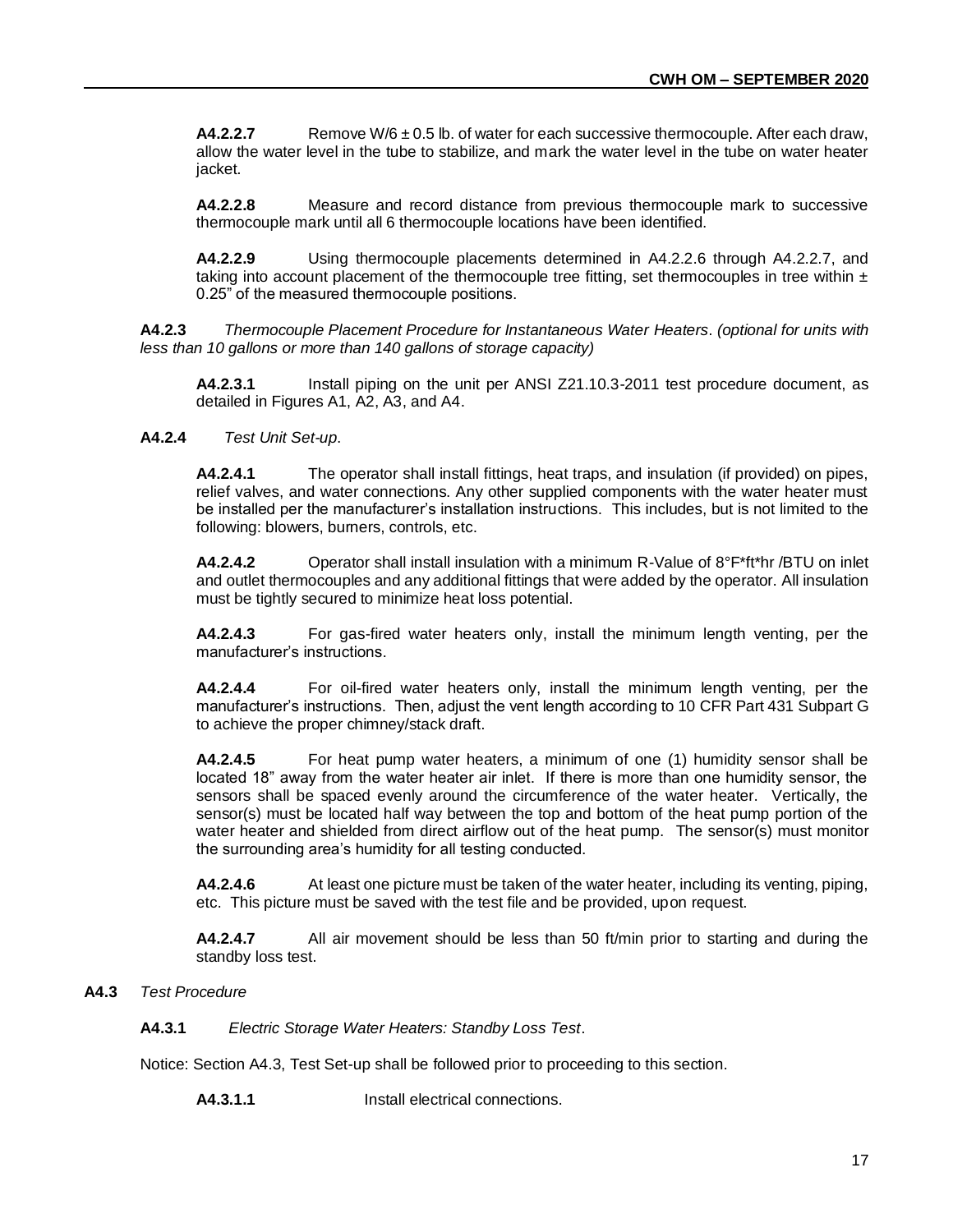**A4.3.1.2** Install inlet and outlet thermocouples, as noted in Figures A1, A2, A3, and A4. Any combination of inlet and outlet configurations may be used from these figures based on the orientation of the water heater connections.

**A4.3.1.3** Fill the water heater and test it for leaks at a minimum pressure of 40 psi but not in excess of the water heater's rated maximum allowable working pressure. Isolate the water heater from the expansion tank by closing a ball valve between the two. The pressure inside the tank must be monitored to see if it changes over a period of 10 minutes. The starting and ending pressures shall be recorded.

**A4.3.1.4** Turn the power on and set the water heater thermostat(s) for approximately 140°F. Allow the test unit to soak-in for a minimum period of 24 hours after the average tank temperature has reached a temperature of 140°F  $\pm$  5°F. At no time shall the unit be disconnected from its energy supply for more than 1 hour. Manufacturers may elect to skip the soak-in period.

**A4.3.1.5** After the soak-in period, turn the power off, and disconnect the electrical connections if transferring between a warm-up station and test station. At the test station, connect the ambient, tank, inlet and outlet thermocouples, current sensors, and power cord. Seal any gaps in water heater jacket due to sensor leads to minimize heat loss. At no time shall the unit be disconnected from its energy supply for more than 1 hour.

**A4.3.1.6** Ensure the water supply temperature meets the requirements in Z21.10.3-2011 Exhibit G.

**A4.3.1.7** Confirm the thermostat(s) are set to 140°F; adjust if necessary using the test procedure noted below. Draw water from the tank until the appropriate thermostat cut-in.

> **A4.3.1.7.1** For electric water heaters only, monitor tank temperatures located above upper element(s) and force the upper element(s) to cut-out when the temperatures are  $140^{\circ}$ F ± 5°F.

> **A4.3.1.7.2** For electric water heaters only, monitor tank temperatures and force the middle and lower element(s) to cut-out when average tank temperature is  $140^\circ$ F  $\pm$  5°F.

> **A4.3.1.7.3** Ensure the average tank temperature is 140 $\degree$ F  $\pm$  5 $\degree$ F. If the average tank temperature is not  $140^{\circ}F \pm 5^{\circ}F$ , initiate a water draw until lower element(s) cut-in and repeat the thermostat setting procedure above.

**A4.3.1.8** Ensure the electrical supply voltage is within ±5 percent of the voltage specified on the water heater nameplate.

**A4.3.1.9** Initiate the Standby Loss Test and data acquisition system after lower element(s) cut-out. Conduct the test as detailed in ANSI Z21.10.3-2011, as well as in 10 CFR Part 431 Subpart G.

- **A4.3.1.10** Compile data and print report.
- **A4.3.1.11** Validate the test results.

**A4.3.2** *Gas-Fired Storage Water Heaters: Thermal Efficiency Test*.

Note: Section A4.2, Test Set-up shall be followed prior to proceeding to this section.

- **A4.3.2.1** Install the gas line and the manifold pressure line.
- **A4.3.2.2** Connect the gas meter.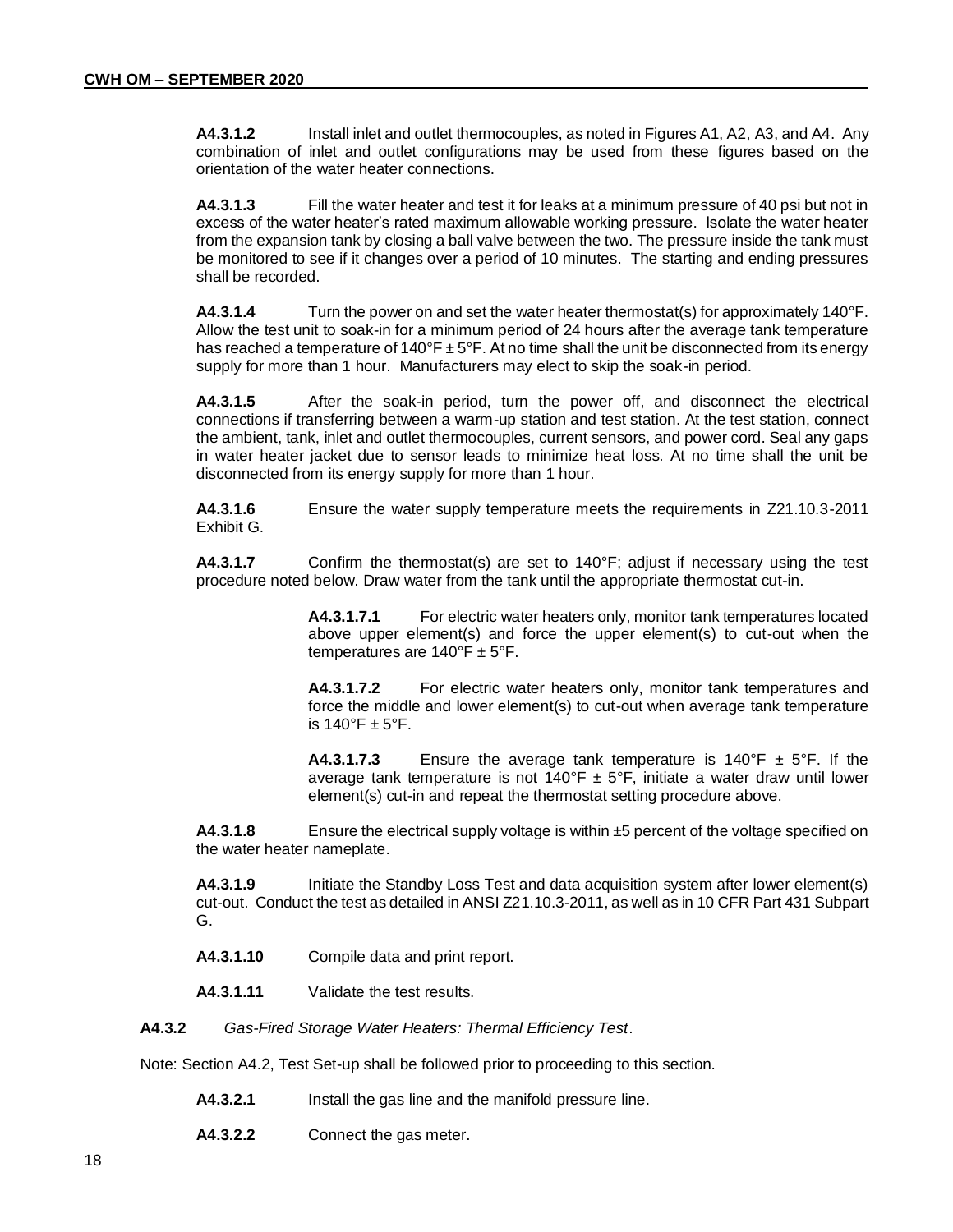**A4.3.2.3** Inlet and outlet thermocouples shall be located as indicated in Figures A1, A2, A3, and A4.

**A4.3.2.4** Fill the water heater and test it for leaks at a minimum pressure of 40 psi but not in excess of the water heater's rated maximum allowable working pressure. Isolate the water heater from the expansion tank by closing a ball valve between the two. The pressure inside the tank must be monitored to see if it changes over a period of 10 minutes. The starting and ending pressures shall be recorded.

**A4.3.2.5** Light the pilot, if applicable. Otherwise, turn on the water heater.

**A4.3.2.6** Adjust the water heater set point to allow the burner to fire.

**A4.3.2.7** Check the entire gas train for leaks using a liquid leak detector or combustible gas detector.

**A4.3.2.8** Burners shall be adjusted according to the requirements in ANSI Z21.10.3-2011 Section 2.3.3.

> **A4.3.2.8.1** If adjusting the manifold pressure does not achieve the rated input, the operator shall re-orifice the unit using an alternate orifice supplied by the manufacturer. [Note: Manufacturers are to supply test facility with a selection of orifices for use at the test facility. When a test unit is re-orificed, the test facility will notify the manufacturer of the alternate orifice used, and the manufacturer shall resupply the test facility with a replacement orifice.]

> **A4.3.2.8.2** The operator shall check the entire gas train for leaks after reorificing the water heater. Any leaks discovered shall be fixed.

> **A4.3.2.8.3** Combustion must only be checked when the water heater is very clearly operating abnormally (e.g. CO alarms are going off, producing smoke (when it is not supposed to), flames are shooting out of the vent, etc.).

**A4.3.2.9** Set the water heater thermostat for approximately 140°F. Allow the test unit to soak-in for a minimum period of 24 hours after the average tank temperature has reached a temperature of 140°F  $\pm$  5°F. At no time shall the unit be disconnected from its energy supply for more than 1 hour. Manufacturers may elect to skip the soak-in period.

**A4.3.2.10** After soak-in period, turn off fuel supply, disconnect fuel supply and electric connections if transferring between a warm-up and test station. At no time shall the unit be disconnected from its energy supply for more than 1 hour.

**A4.3.2.11** Install the unit in a test station, connect the gas meter, manifold pressure line, and manifold pressure transducer. Connect the ambient, tank, inlet and outlet thermocouples, any current sensors, and power cords.

**A4.3.2.12** Ensure the water supply temperature meets the requirements in Z21.10.3-2011 Exhibit G.

**A4.3.2.13** Set the water heater thermostat to 150°F or higher to ensure that the water heater does not modulate or cycle off during the efficiency test.

**A4.3.2.14** The data acquisition system shall be initiated and the flow rate shall be adjusted to achieve an outlet temperature according to the requirements in Z21.10.3-2011 Exhibit G. Flow control may be either manually or automatically controlled. Except as noted below, data points shall be recorded at least every 60 seconds. The test shall be deemed complete when there is a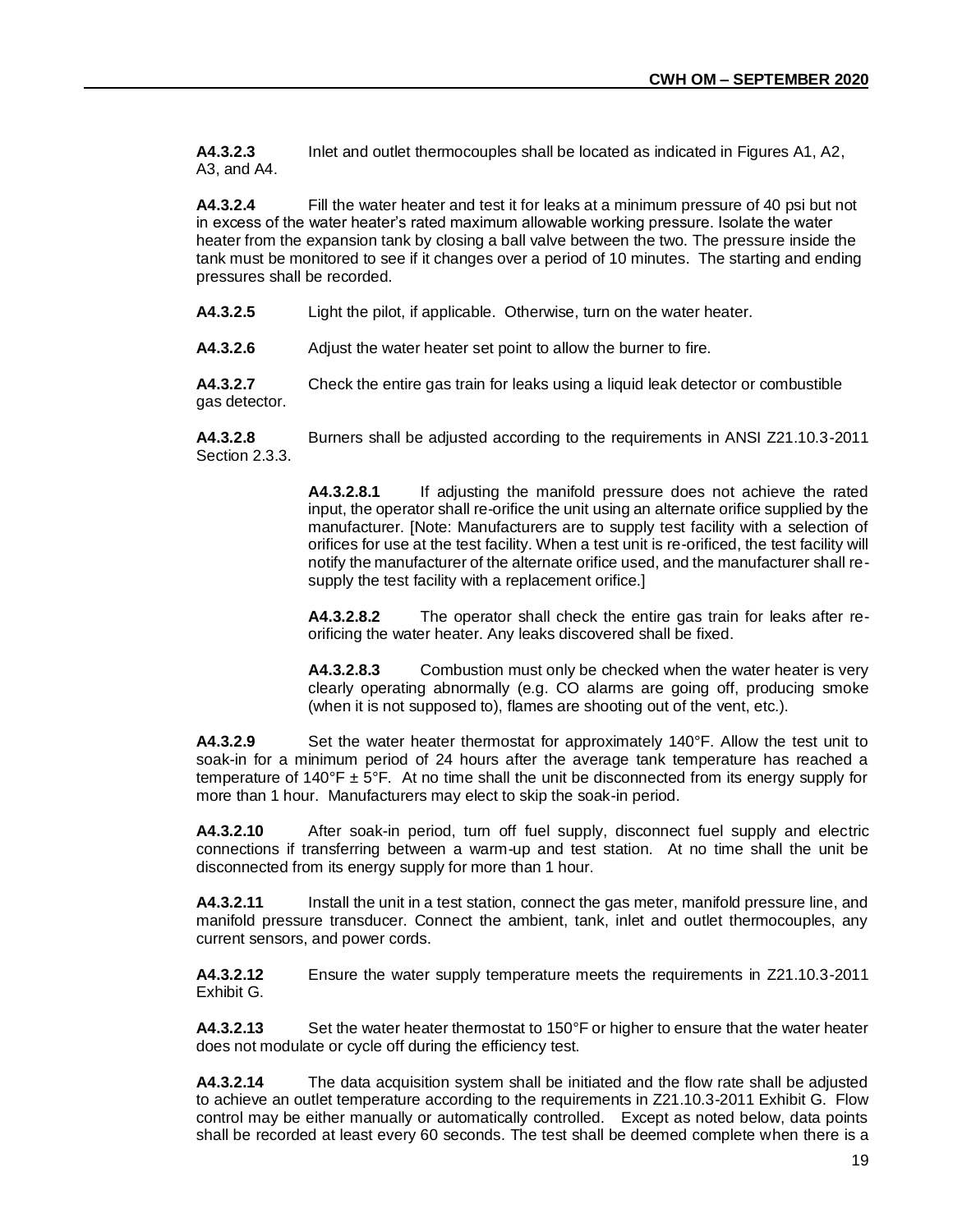continuous, one-hour-long period meeting the requirements of the test procedure incorporated by reference in 10 CFR Part 431 Subpart G and the following conditions:

**A4.3.2.14.1** Water flow rate variation is no greater than ± 0.25 gpm.

**A4.3.2.14.2** Measured gas higher heating value variation is no greater than ±5%. Gas higher heating value shall be taken at a minimum every 30 minutes (minimum of 3 data points).

**A4.3.2.14.4** The inlet supply water temperature is within ± 0.50°F of its initial reading for the duration of the one-hour-long period.

**A4.3.2.14.3** For units with input rates < 500,000 Btu/h, the rise between inlet and outlet water temperatures is within  $\pm 0.50^{\circ}$  F of its initial value for the duration of the one-hourlong period. For units with input rates  $\geq 500,000$  Btu/h, the rise between inlet and outlet water temperatures is within  $\pm 1.00^{\circ}$  F of its initial value for the duration of the one-hourlong period.

**A4.3.2.15** Use the final 30 minutes of the test period described in A4.3.2.14 to calculate the result of the Thermal Efficiency Test.

**A4.3.2.16** Compile data and print report. Include a data log of the measurements during the 60-minute period described in A4.3.2.14.

**A4.3.2.17** Validate the test results.

**A4.3.3** *Gas-Fired Storage Water Heaters: Standby Loss Test*.

Note: Section A4.2, Test Set-up must be followed prior to proceeding to this section.

**A4.3.3.1** After the water heater has finished a Thermal Efficiency Test, close the valve on the water heater outlet.

**A4.3.3.2** Adjust the water heater thermostat such that the topmost thermocouple achieves the temperature conditions in accordance with 10 CFR Part 431 Subpart G.

**A4.3.3.3** Initiate the Standby Loss Test and data acquisition system after burner cut-out. Conduct the test as detailed in the test procedure incorporated by reference in ANSI Z21.10.3- 2011, as well as 10 CFR Part 431 Subpart G.

- **A4.3.3.4** Compile data and print report.
- **A4.3.3.5** Validate the test results.
- **A4.3.4** *Oil-Fired Storage Water Heaters: Thermal Efficiency Test*.

Notice: Section 4.2, Test Set-up shall be followed prior to proceeding to this section.

- **A4.3.4.1** Install the fuel line quick connect fitting.
- **A4.3.4.2** Install a pressure gauge.
- **A4.3.4.3** Install the electrical sensing leads.
- **A4.3.4.4** Connect the fuel supply line.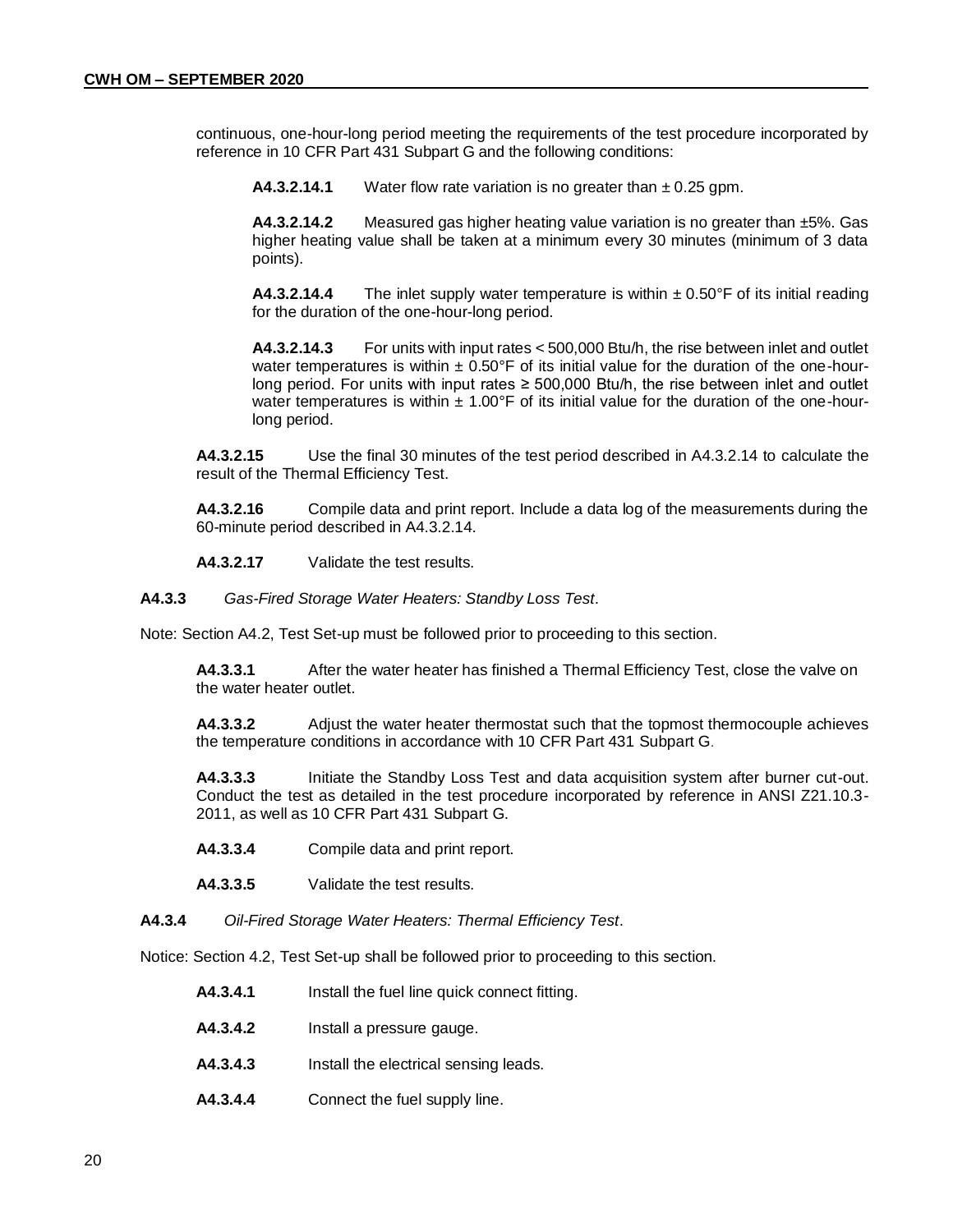**A4.3.4.5** Fill the water heater and test it for leaks at a minimum pressure of 40 psi. Isolate the water heater from the expansion tank by closing a ball valve between the two. The pressure inside the tank must be monitored to see if it changes over a period of 10 minutes. The starting and ending pressures shall be recorded.

**A4.3.4.6** Turn the water heater on and check the entire fuel train for leaks by confirming that the fuel stream contains no bubbles while priming the oil pump.

**A4.3.4.7** Using the pressure gage, verify the pump is operating within the manufacturer's specifications and adjust as necessary.

**A4.3.4.8** After the burner has been on for 15 minutes, check the input rate. It must be within ± 2% of the rated value, calculated per Section A4.4.

**A4.3.4.9** Adjust the burner for minimum stack, or over fire draft, as outlined in the manufacturer's instructions.

**A4.3.4.10** Without exceeding a #1 smoke, the CO<sub>2</sub> level shall be adjusted, as outlined in the manufacturer's instructions. If no  $CO<sub>2</sub>$  is provided, the testing laboratory shall request a  $CO<sub>2</sub>$  level from the manufacturer.

**A4.3.4.11** Set the water heater thermostat for approximately 140°F. Allow the test unit to soak-in for a minimum period of 24 hours after the average tank temperature has reached a temperature of 140°F  $\pm$  5°F. At no time shall the unit be disconnected from its energy supply for more than 1 hour.

**A4.3.4.12** After soak-in period, turn off fuel supply, disconnect fuel supply and electric connections if transferring between a warm-up and test station. At no time shall the unit be disconnected from its energy supply for more than 1 hour.

**A4.3.4.13** Install the unit in a test station, connect the fuel supply, the ambient, tank, inlet and outlet thermocouples, any current sensors, and power cords.

**A4.3.4.14** Ensure the water supply temperature is  $70^{\circ}$ F  $\pm 2^{\circ}$ F.

**A4.3.4.15** Set the water heater thermostat to 150°F or higher to ensure that the water heater does not modulate or cycle off during the efficiency test.

**A4.3.4.16** The data acquisition system shall be initiated and the flow rate shall be adjusted to achieve an outlet temperature of 70°F above the supply temperature  $\pm 2$ °F. Flow control may be either manually or automatically controlled. Except as noted below, data points shall be recorded at least every 60 seconds. The test shall be deemed complete when there is a continuous, one-hour-long period meeting the requirements of the test procedure incorporated by reference in 10 CFR Part 431 Subpart G and the following conditions:

**A4.3.4.16.1** Water flow rate variation is no greater than ± 0.25 gpm.

**A4.3.4.16.3** The inlet supply water temperature is within  $\pm 0.50$ °F of its initial reading for the duration of the one-hour-long period.

**A4.3.4.16.4** For units with input rates < 500,000 Btu/h, the rise between inlet and outlet water temperatures is within  $\pm 0.50$ °F of its initial value for the duration of the one-hourlong period. For units with input rates  $\geq 500,000$  Btu/h, the rise between inlet and outlet water temperatures is within  $\pm 1.00^{\circ}$  F of its initial value for the duration of the one-hourlong period.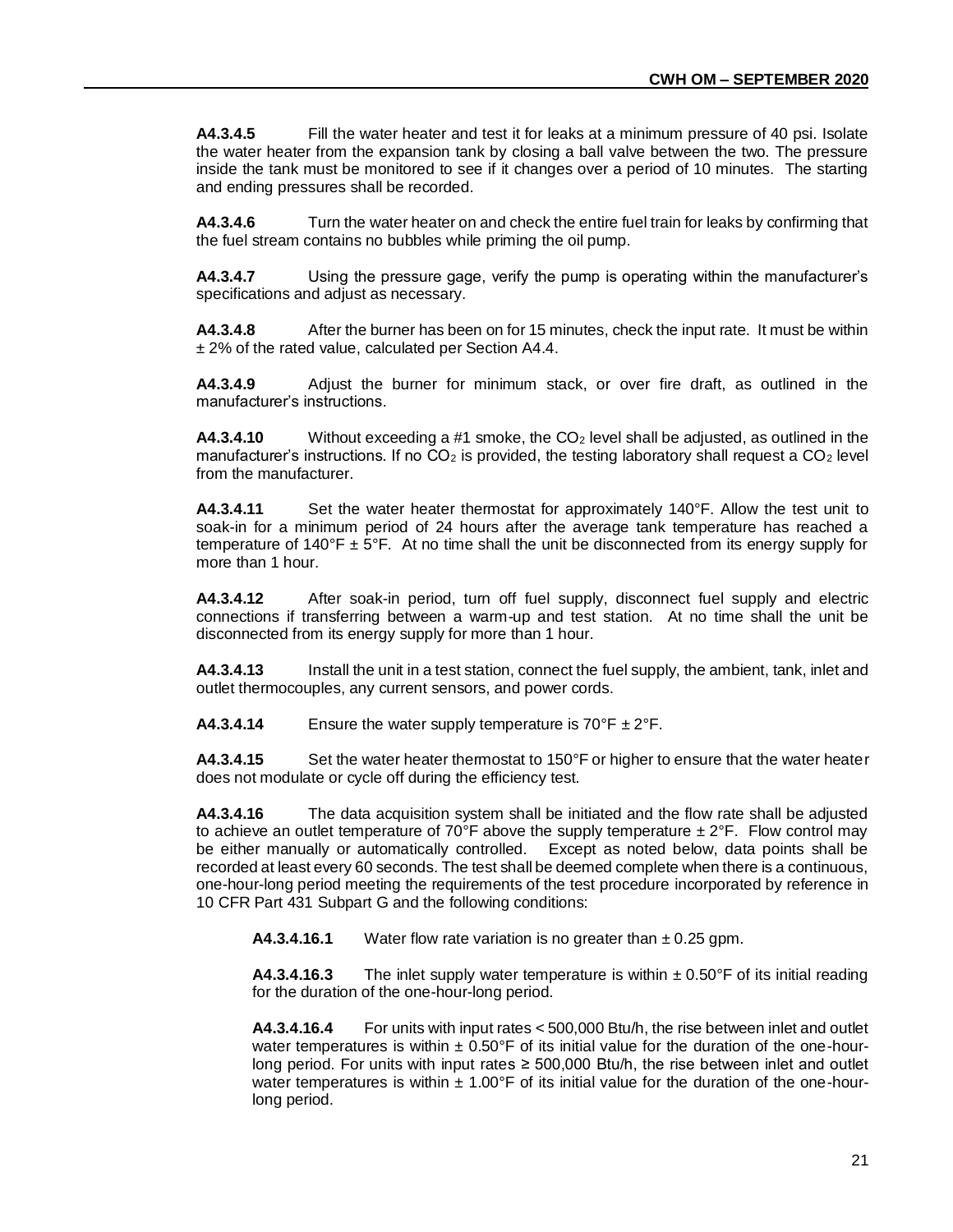**A4.3.4.17** Use the final 30 minutes of the test period described in A4.3.4.16 to calculate the result of the Thermal Efficiency Test.

**A4.3.4.18** Compile data and print report. Include a data log of the measurements during the 60-minute period described in A4.3.4.16.

**A4.3.4.19** Validate the test results.

**A4.3.5** *Oil-Fired Storage Water Heaters: Standby Loss Test*.

Note: Section A4.2, *Test Set-up,* must be followed prior to proceeding to this section.

**A4.3.5.1** After the water heater has finished a Thermal Efficiency Test, close the valve on the water heater outlet.

**A4.3.5.2** Adjust the water heater thermostat such that the topmost thermocouple achieves the temperature conditions in accordance with 10 CFR Part 431 Subpart G.

**A4.3.5.3** Initiate the Standby Loss Test and data acquisition system after burner cut-out. Conduct the test as detailed in the test procedure incorporated by reference in ANSI Z21.10.3- 2011, as well as 10 CFR Part 431 Subpart G.

- **A4.3.5.4** Compile data and print report.
- **A4.3.5.5** Validate the test results.

**A4.3.6** *Gas-Fired Instantaneous Water Heaters: Thermal Efficiency* 

Notice: Section 4.2, *Test Set-up,* shall be followed prior to proceeding to this section.

- **A4.3.6.1** Install the gas line and the manifold pressure line.
- **A4.3.6.2** Connect the gas meter.

**A4.3.6.3** Inlet and outlet thermocouples shall be located as indicated in Figures A1, A2, A3, and A4. Any combination of inlet and outlet configurations may be used from these figures based on the orientation of the water heater connections.

**A4.3.6.4** Fill the water heater and test for leaks at a minimum pressure of 40 psi but not in excess of the water heater's rated maximum allowable working pressure. Isolate the water heater from the expansion tank by closing a ball valve between the two. The pressure inside the tank must be monitored to see if it changes over a period of 10 minutes. The starting and ending pressures shall be recorded.

**A4.3.6.5** Turn on the water heater.

**A4.3.6.6** Allow water to flow through the unit to allow the burner to fire at its maximum input rate.

**A4.3.6.7** Check the entire gas train for leaks using a liquid leak detector or combustible gas detector.

**A4.3.6.8** Burners shall be adjusted according to the requirements in ANSI Z21.10.3-2011 "Test pressures and burner adjustments".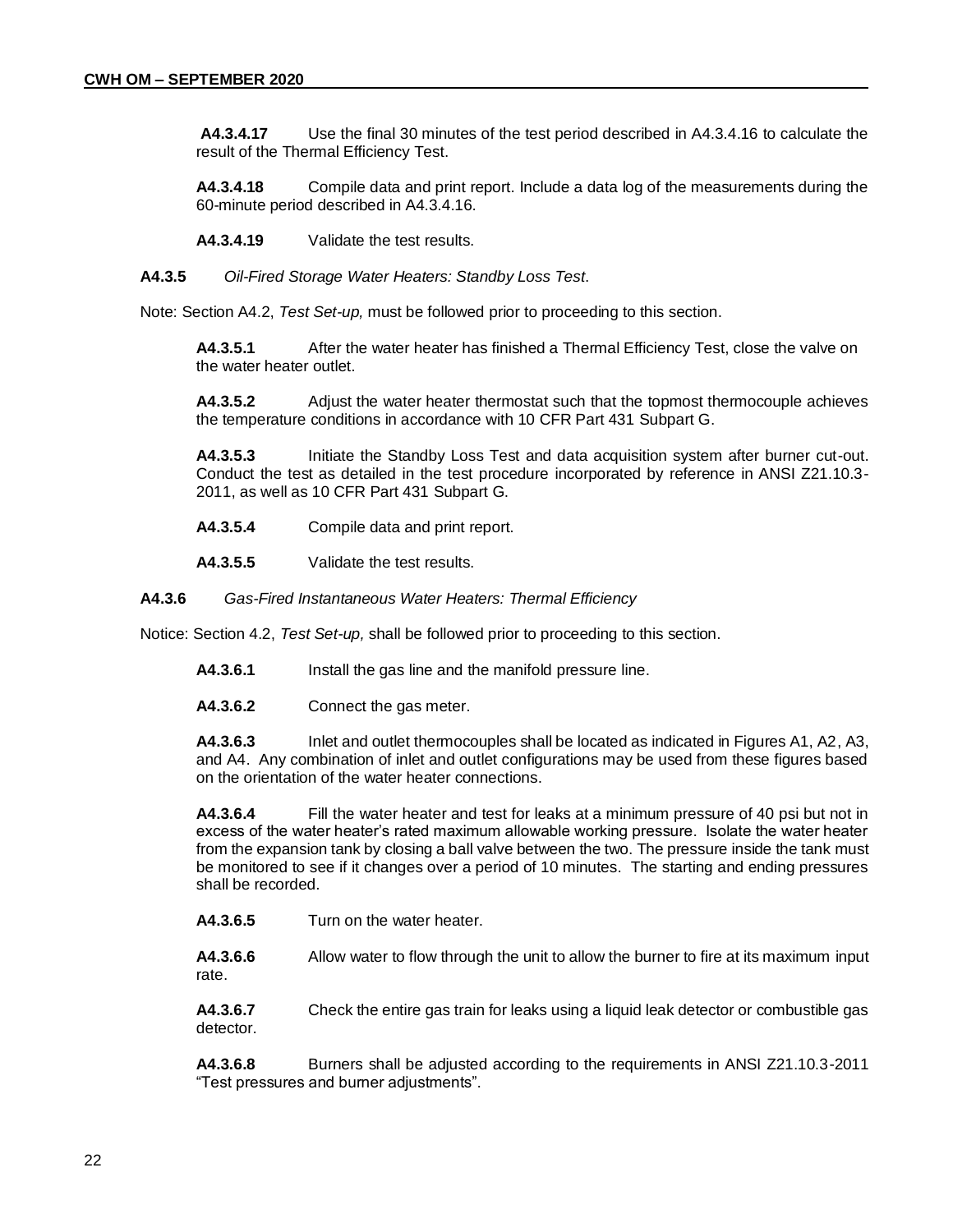**A4.3.6.8.1** If adjusting the manifold pressure does not achieve the rated input or it cannot be adjusted, the operator shall re-orifice the unit using (an) alternate orifice(s) supplied by the manufacturer.

Note: Manufacturers are to supply test facility with a selection of orifices for use at the test facility. When a test unit is re-orificed, the test facility will notify the manufacturer of the alternate orifice(s) used, and manufacturer shall re-supply the test facility with a replacement orifice(s).

**A4.3.6.8.2** The operator shall check the entire gas train for leaks after reorificing the water heater. Any leaks discovered shall be fixed.

**A4.3.6.8.3** Combustion shall only be checked when the water heater is very clearly operating abnormally (e.g. CO alarms are going off, producing smoke when it is not supposed to, flames are shooting out of the vent, etc.). If the manufacturer indicates a CO2% for proper set-up, the unit should be operating at the intended level  $\pm$  0.1% of the CO2 specified by the manufacturer. If the CO2 level or range is specified in the manufacturer's instructions provided with the water heater, the burner system shall be adjusted to within  $\pm 0.1\%$  the specified level or to within 0.2% but no greater than the maximum level within the specified range.

If there is no CO2 level or range specified in the manufacturer's instructions shipped with the water heater, the burner system shall be adjusted to within  $\pm 0.2\%$ of the CO2 level closest to 8%.

**A4.3.6.9.4** Set the water heater thermostat to ensure that the water heater does not modulate or cycle off during the efficiency test, and supplies outlet water temperature according to the requirements in Z21.10.3-2011 Exhibit G.

**A4.3.6.9.5** Install the unit in a test station, connect the gas meter, manifold pressure line, and manifold pressure transducer. Connect the ambient, tank, inlet and outlet thermocouples, any current sensors, and power cords.

**A4.3.6.9.6** Ensure the water supply temperature meets the requirements in Z21.10.3-2011 Exhibit G.

**A4.3.6.9.7** Set the water heater thermostat to 150°F or higher to ensure that the water heater does not modulate or cycle off during the efficiency test.

**A4.3.6.9.8** The data acquisition system shall be initiated and the flow rate shall be adjusted to achieve an outlet temperature of 70°F above the supply temperature  $\pm$  2°F. Flow control may be either manually or automatically controlled. Except as noted below, data points shall be recorded at least every 60 seconds. The test shall be deemed complete when there is a continuous, onehour-long period meeting the requirements of the test procedure incorporated by reference in 10 CFR Part 431 Subpart G and the following conditions:

**A4.3.6.9.8.1** Water flow rate variation is no greater than  $\pm$  0.25 gpm.

**A4.3.6.9.8.2** Measured gas higher heating value variation is no greater than ±5%. Gas higher heating value shall be taken at a minimum every 30 minutes (minimum of 3 data points).

**A4.3.6.9.8.3** The inlet supply water temperature is within  $\pm 0.50^{\circ}$ F of its initial reading for the duration of the one-hour-long period.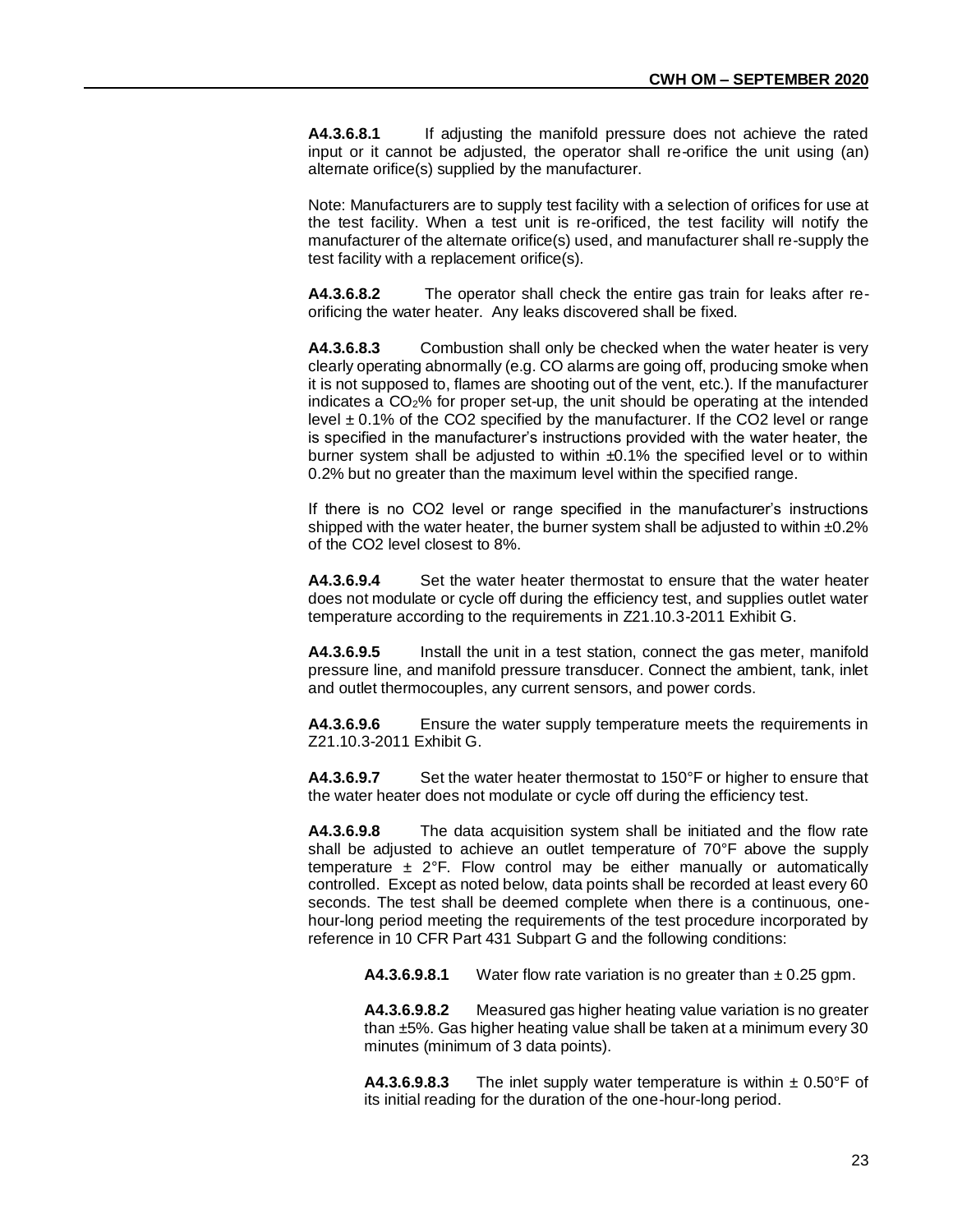**A4.3.6.9.8.4** For units with input rates < 500,000 Btu/h, the rise between inlet and outlet water temperatures is within  $\pm$  0.50°F of its initial value for the duration of the one-hour-long period. For units with input rates ≥ 500,000 Btu/h, the rise between inlet and outlet water temperatures is within  $\pm$  1.00°F of its initial value for the duration of the one-hour-long period.

**A4.3.6.9.9** Manifold pressure shall be monitored throughout the test to detect improper gas valve operation or leaks.

**A4.3.6.9.10** Use the final 30 minutes of the test period described in **A4.3.6.9.8**  to calculate the result of the Thermal Efficiency Test. A bypass loop may be required, consult the manufacturer.

**A4.3.6.9.11** Compile data and print report. Include a data log of the measurements during the 60-minute period described in **A4.3.6.9.8**.

**A4.3.6.9.12** Validate the test results.

# **A4.4** *Calculation Methods*.

**A4.4.1** Heat Input, Q<sub>IN</sub>,

Heat Input, Q<sub>IN</sub>, in Btu/h for oil-fired water heaters

$$
Q_{IN} = \frac{W_F \times HHV}{t_T}
$$

where:

 $W_F$  = weight of fuel, lb. HHV = higher heating value, Btu/lb.  $t_T$  = test duration, hr

Heat Input, Q<sub>IN</sub>, in Btu/h for gas-fired water heaters

$$
Q_{IN} = \frac{W_V \times C_S \times HHV}{t_T}
$$

where:

 $W_v$  = metered volume of gas, ft<sup>3</sup>  $Cs =$  correction factor to be applied if the gas, as metered, is not at standard temperature and pressure. HHV = higher heating value, Btu/ft<sup>3</sup>  $t_T$  = test duration, hr

Correction factor, Cs, applied to the heating value, HHV, for a fuel gas when it is metered at temperature and/or pressure conditions other than the standard conditions on which the value of HHV is based.

Dry gas utilizing a dry test meter:

Inch Pounds:

$$
C_{S} = \frac{P_{g}(459.7 + T_{std})}{P_{S}(459.7 + T_{g})}
$$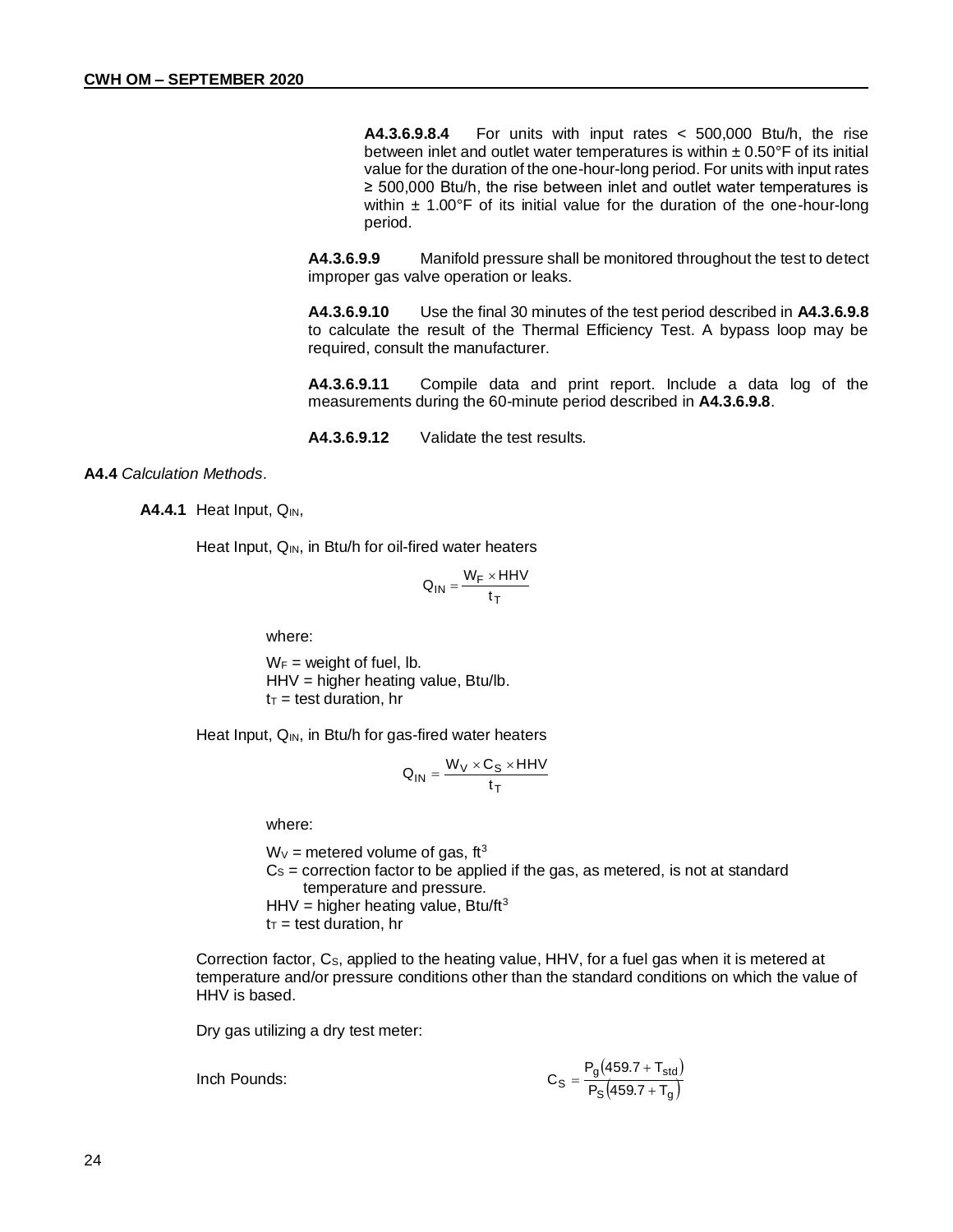International System of Units (metric):

$$
C_{S} = \frac{P_{g}(273.15 + T_{std})}{P_{S}(273.15 + T_{g})}
$$

Saturated gas utilizing a wet test meter:

Inch Pounds:

\n
$$
C_{S} = \frac{(P_{g} - P_{w})(459.7 + T_{std})}{(P_{S} - P_{w})(459.7 + T_{g})}
$$

International System of Units (metric):

$$
C_S = \frac{\left( P_g - P_{\text{wv}} \right) \left( 275.15 + T_{\text{std}} \right)}{\left( P_S - P_{\text{wvs}} \right) \left( 275.15 + T_g \right)}
$$

where:

 $P<sub>g</sub>$  = absolute pressure of gas being metered (barometric pressure plus gas pressure in meter, inHg (kPa)

 $Ps =$  standard absolute pressure, in Hg (kPa)  $T_g$  = temperature of gas in meter,  $\degree$ F ( $\degree$ C) T<sub>std</sub> = standard temperature,  ${}^{\circ}$ F ( ${}^{\circ}$ C)  $P_{wv}$  = water vapor pressure at T<sub>g</sub>, in Hg (kPa) Pwvs = water vapor pressure at  $T_{std}$ , inHg (kPa)

**NOTE**: For water vapor pressures, see *ASHRAE Handbook - 2013 Fundamentals*, Chapter 6, Table 3.

If the value of HHV is based on a dry condition and the gas is metered with a wet test meter, its value must also be reduced by a correction factor, Cf, of:

$$
C_f = \frac{P_S - P_{wvs}}{P_S}
$$

Conversely, if the value is based upon a saturated condition and the gas is metered dry, its value must be increased by a factor of:

$$
C_f = \frac{P_S}{P_S - P_{\text{ws}}}
$$

**A4.4.2** Weight of Water in the Water Heater, W

$$
W = W_{TANK,FULL} - W_{TANK,DRY}
$$

where:

W is the weight of water in the water heater,

W<sub>TANK,DRY</sub> is the dry weight of the Test unit with valves, plugs and connections attached, and W<sub>TANK,FULL</sub> is the weight of the Test unit with valves, plugs and connections attached when full of water.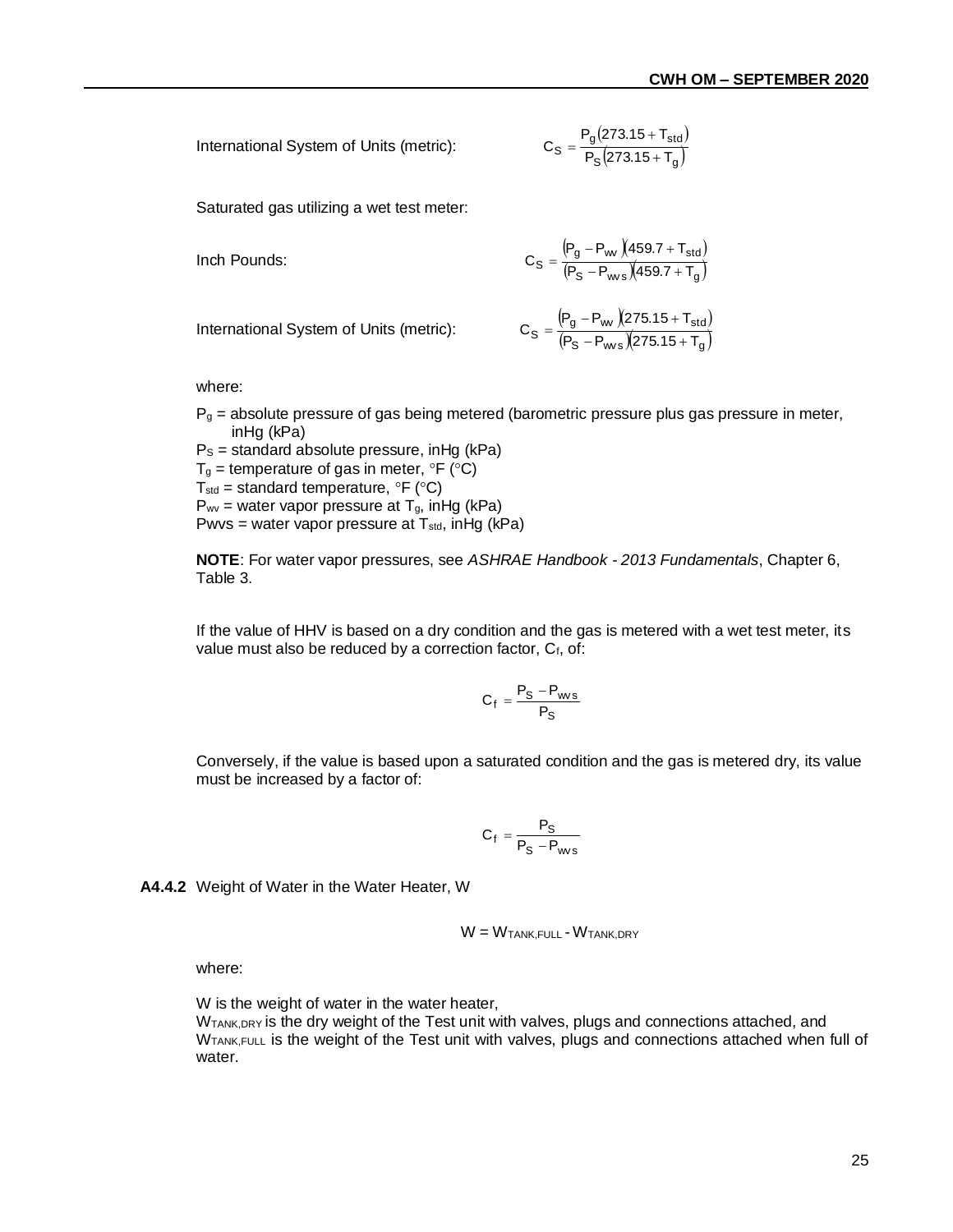# **Section A5 REFERENCES - NORMATIVE**

None.

#### **Section A6 REFERENCES - INFORMATIVE**

**A1.1** ANSI Z21.10.3-2011/CSA 4.3-2011 - Gas Water Heaters, Volume III, Storage Water Heaters with Input Ratings Above 75,000 Btu Per Hour, Circulating and Instantaneous. CSA Group, 8501 East Pleasant Valley Road, Cleveland, Ohio 44131-5575.

**A1.3** ASHRAE Fundamentals 2013

**A1.4** ASHRAEwiki, Terminology. American Society of Heating, Refrigerating, and Air-Conditioning Engineers, Inc, Web. 07 June 2013 [http://wiki.ashrae.org/.](http://wiki.ashrae.org/)

**A1.5** ASME Int. Steam Tables Published in 2000 ASME Steam Tables are formulated under IAPWS-IF97

**A1.6** ISO/IEC 17025:2005 - General requirements for the competence of testing and calibration laboratories. International Electrotechnical Commission, 3, rue de Varembe, P.O. Box 131, 1211 Geneva 20, Switzerland.

**A1.7** U.S. Department of Energy (DOE) § 431.106 Subpart G of 10 CFR Part 431 - Uniform Test Method for Measuring the Energy Efficiency of Commercial Water Heaters and Hot Water Supply Boilers (Other Than Commercial Heat Pump Water Heaters), *Federal Register*, 77 FR 28996, May 16, 2012.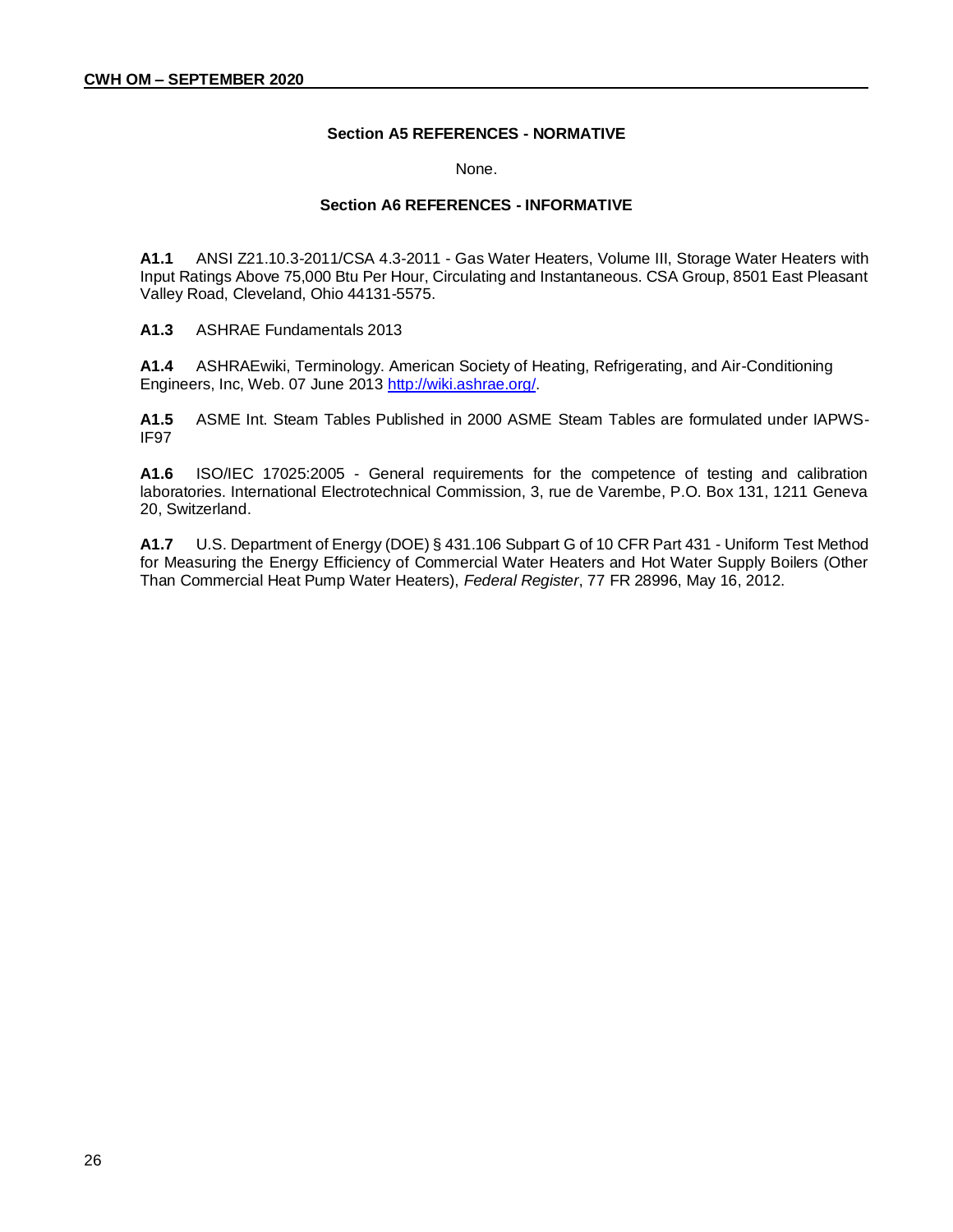**A.7 FIGURES**



# \*accommodations can be made to the horizontal dimension for water heaters with larger diameters **Figure A1: Top Piping Connections**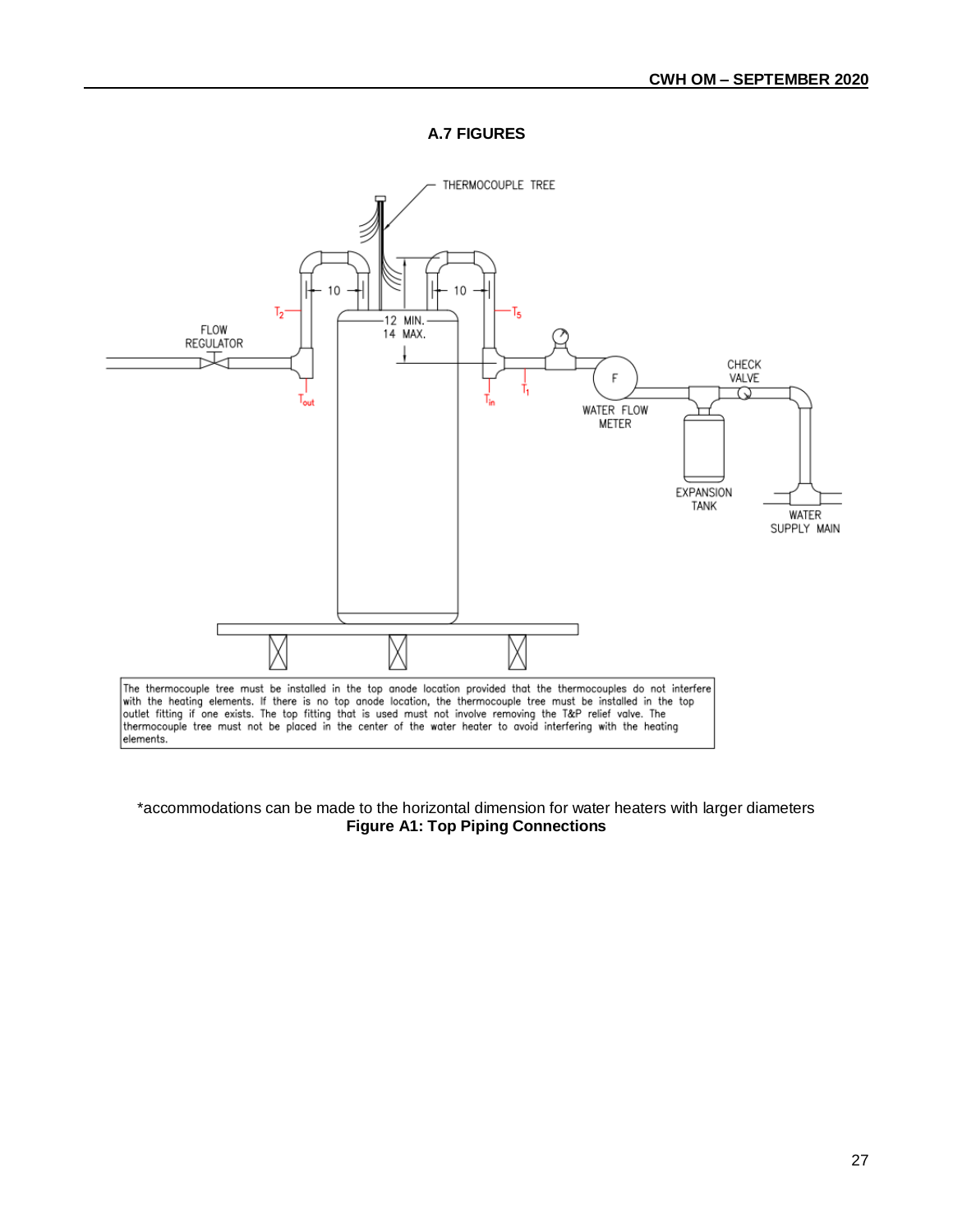

\*accommodations can be made to the horizontal dimension for water heaters with larger diameters **Figure A2: Top Piping Connections With Optional Recirculation Loop**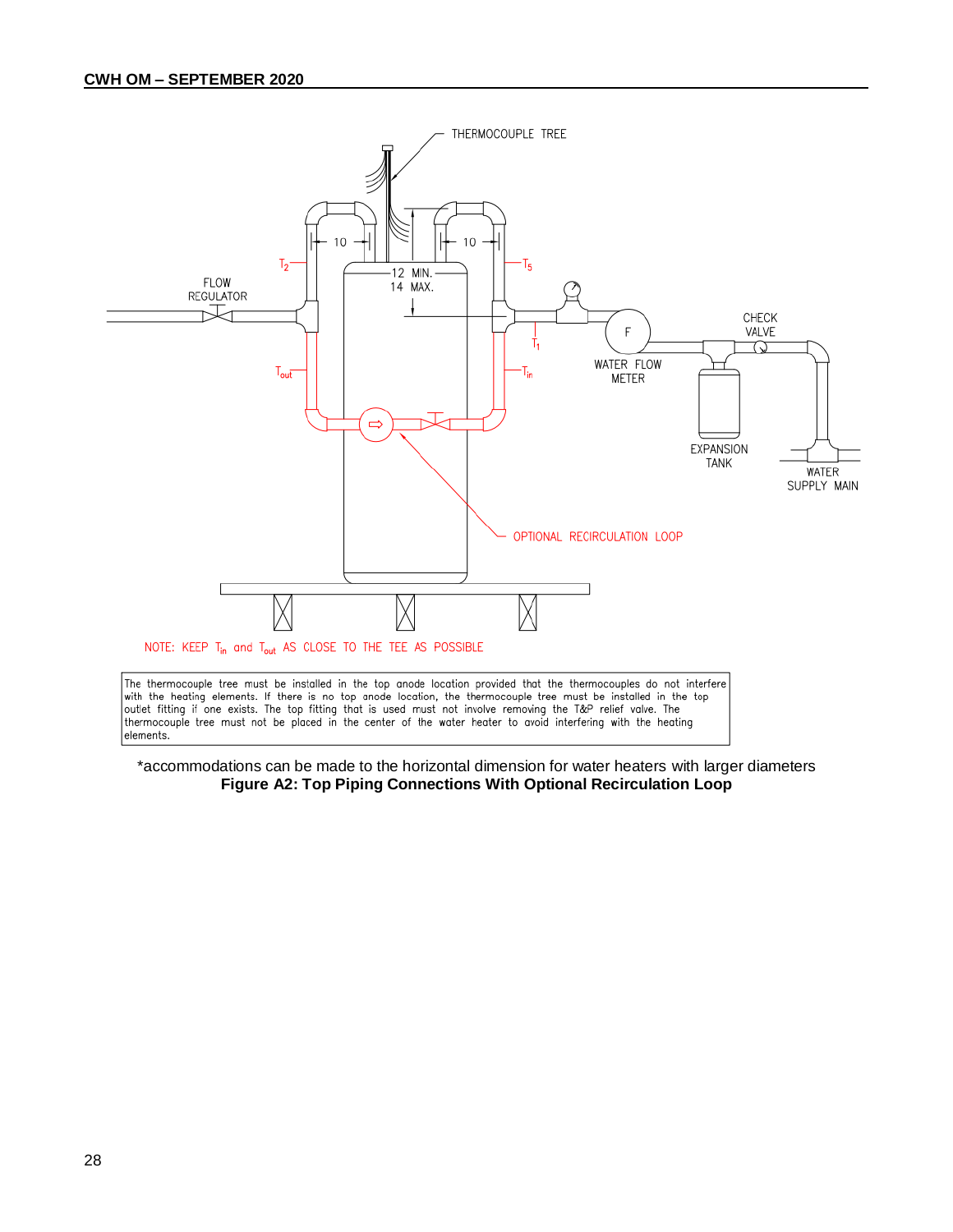

\*ACCOMMODATIONS CAN BE MADE TO THE HORIZONTAL DIMENSION FOR WATER HEATERS WITH LARGER DIAMETERS

## \*accommodations can be made to the horizontal dimension for water heaters with larger diameters **Figure A3: Bottom Piping Connections**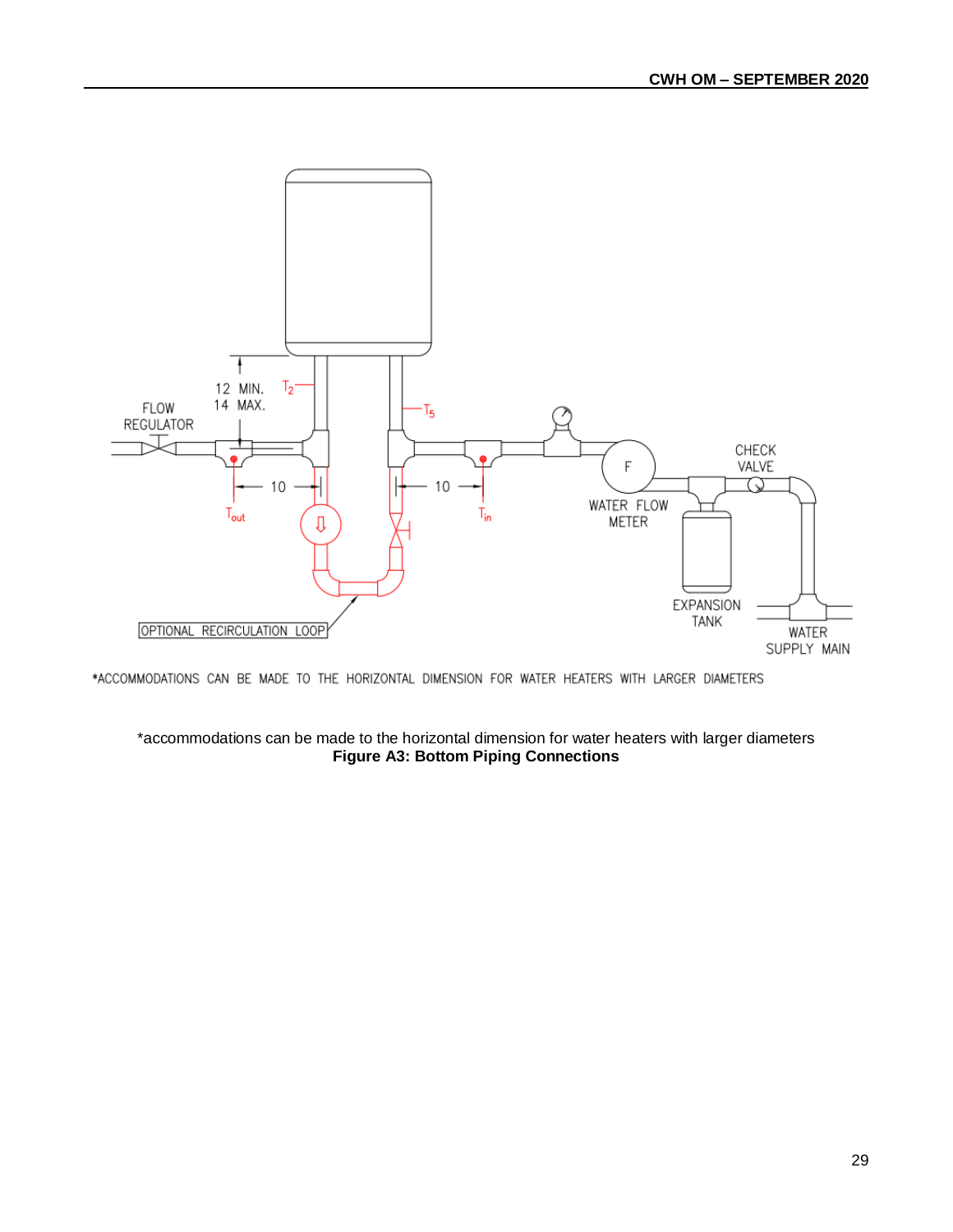

**Figure A4: Side Piping Connections**